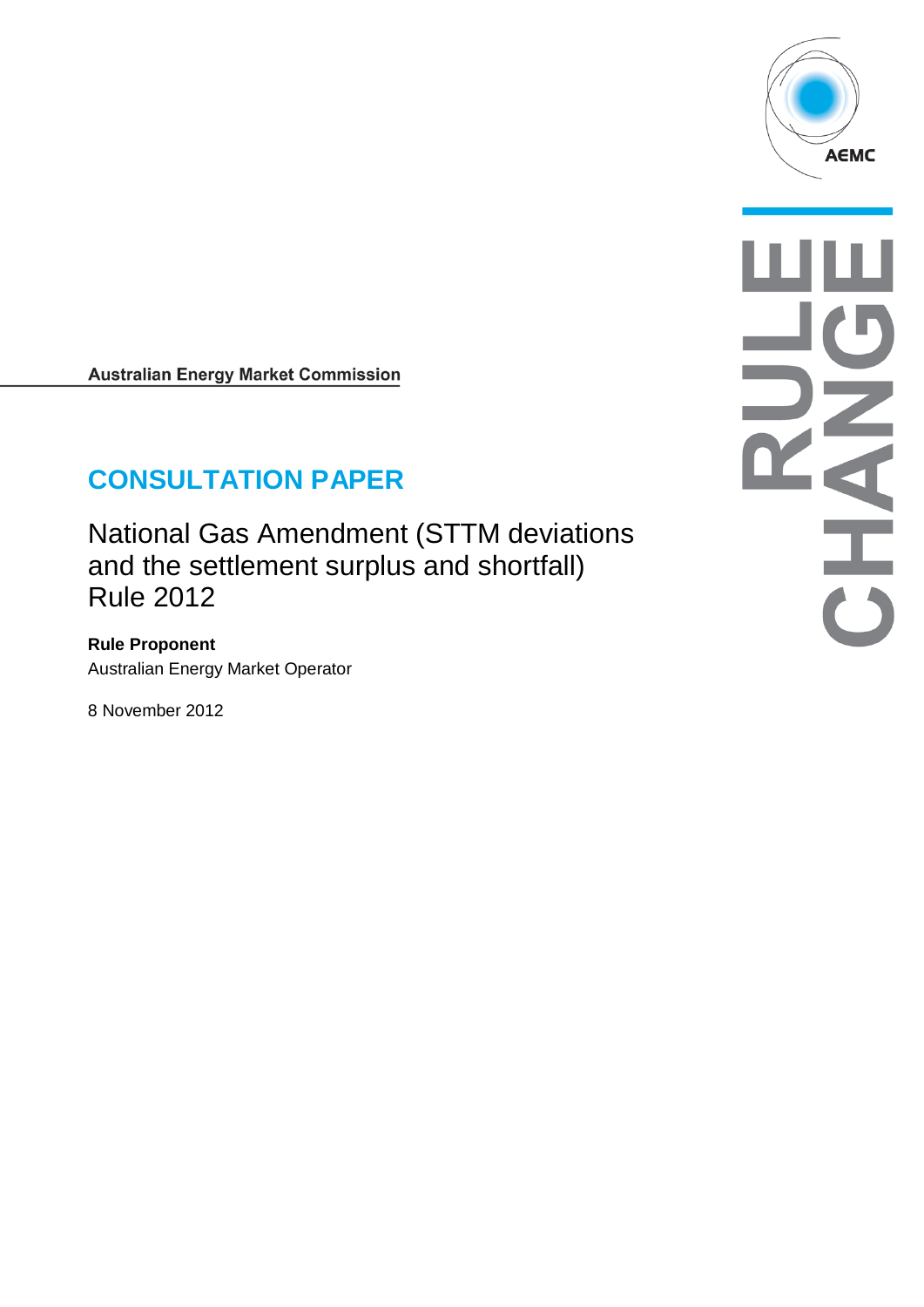#### **Inquiries**

Australian Energy Market Commission PO Box A2449 Sydney South NSW 1235

**E**: aemc@aemc.gov.au **T**: (02) 8296 7800 **F**: (02) 8296 7899

Reference: GRC0014

#### **Citation**

AEMC 2012, STTM deviations and the settlement surplus and shortfall, Consultation Paper, 8 November 2012, Sydney

#### **About the AEMC**

The Council of Australian Governments (COAG), through its then Ministerial Council on Energy (MCE), established the Australian Energy Market Commission (AEMC) in July 2005. In June 2011, COAG established the Standing Council on Energy and Resources (SCER) to replace the MCE. The AEMC has two principal functions. We make and amend the national electricity, gas and energy retail rules, and we conduct independent reviews of the energy markets for the SCER.

This work is copyright. The Copyright Act 1968 permits fair dealing for study, research, news reporting, criticism and review. Selected passages, tables or diagrams may be reproduced for such purposes provided acknowledgement of the source is included.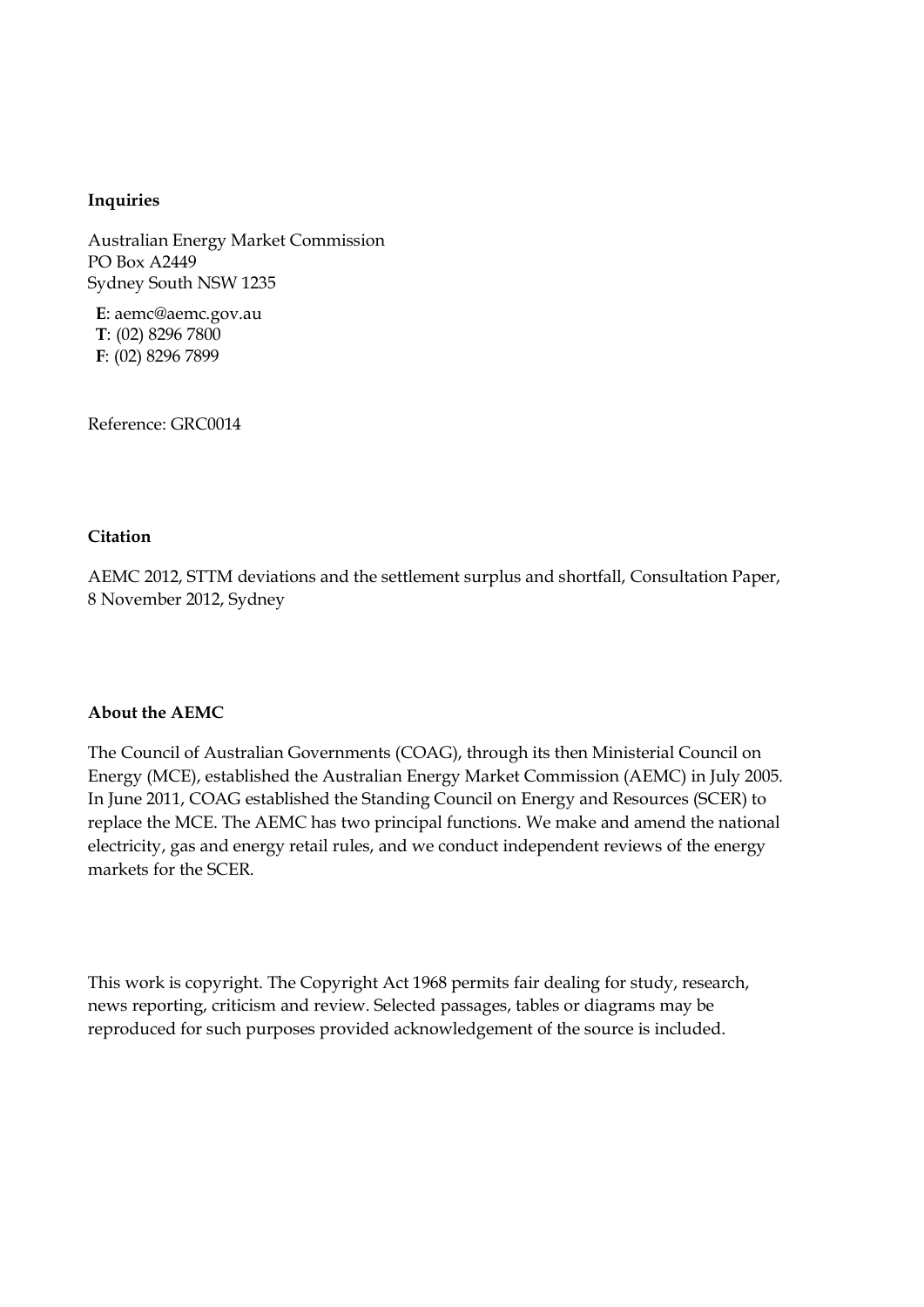# **Contents**

| $\mathbf{1}$   |     |                                                                                  |  |  |
|----------------|-----|----------------------------------------------------------------------------------|--|--|
| $\overline{2}$ |     |                                                                                  |  |  |
|                | 2.1 |                                                                                  |  |  |
|                | 2.2 |                                                                                  |  |  |
|                | 2.3 |                                                                                  |  |  |
| 3              |     |                                                                                  |  |  |
|                | 3.1 |                                                                                  |  |  |
|                | 3.2 |                                                                                  |  |  |
| 4              |     |                                                                                  |  |  |
| 5              |     |                                                                                  |  |  |
|                | 5.1 |                                                                                  |  |  |
|                | 5.2 |                                                                                  |  |  |
|                | 5.3 | Definitions of the minimum market price, the market price cap, deviation payment |  |  |
|                | 5.4 |                                                                                  |  |  |
| 6              |     |                                                                                  |  |  |
|                | 6.1 |                                                                                  |  |  |
|                | 6.2 |                                                                                  |  |  |
|                |     | 27                                                                               |  |  |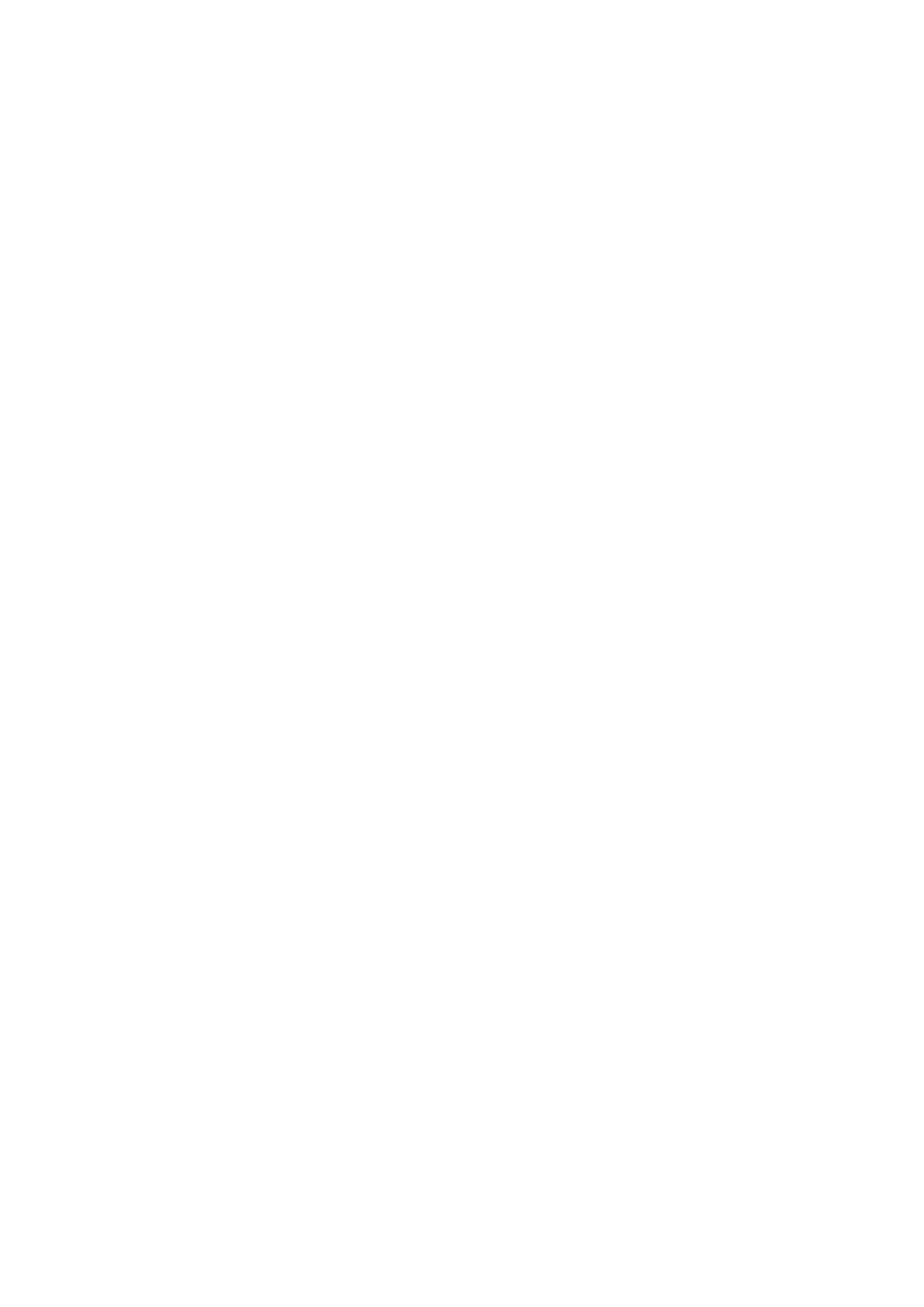# <span id="page-4-0"></span>**1 Introduction**

On 16 July 2012, the Australian Energy Market Operator (AEMO) submitted a rule change request to the Australian Energy Market Commission (AEMC or Commission) in relation to deviation pricing and the monthly settlement surplus and shortfall in the short term trading market (STTM) for natural gas.

The rule change request proposes a number of amendments to the National Gas Rules (NGR). These rule changes are proposed in the context of broader changes to the deviation pricing mechanisms that AEMO seeks to introduce through the STTM Procedures (Procedures). The NGR changes and associated proposed Procedures changes are intended to better align charges for deviations with the costs caused by deviations. In doing so, the changes are expected to significantly reduce the current large monthly settlement surpluses that often arise due to deviation pricing not recovering the full costs caused by deviations. The rule change request also proposes a related change involving deletion of the settlement surplus cap.

The majority of the requirements for determining deviation prices are currently laid out in the Procedures. As a result, if the requested rule changes are made, AEMO intends to undertake a subsequent Procedures change process to determine the appropriate changes to the Procedures.

This consultation paper only addresses the proposed NGR amendments. As part of assessing the rule change request, the AEMC will not be assessing the details of AEMO's envisaged Procedures changes. Any Procedures changes that may be proposed by AEMO if this rule change is made will be consulted on by AEMO through its Procedures change process.

This consultation paper has been prepared by the staff of the AEMC to facilitate public consultation on the rule change proposal and does not necessarily represent the views of the AEMC or any individual Commissioner of the AEMC.

This paper:

- sets out a summary of, and a background to, the rule change request;
- identifies a number of questions and issues to facilitate consultation on this rule change request; and
- outlines the process for making submissions.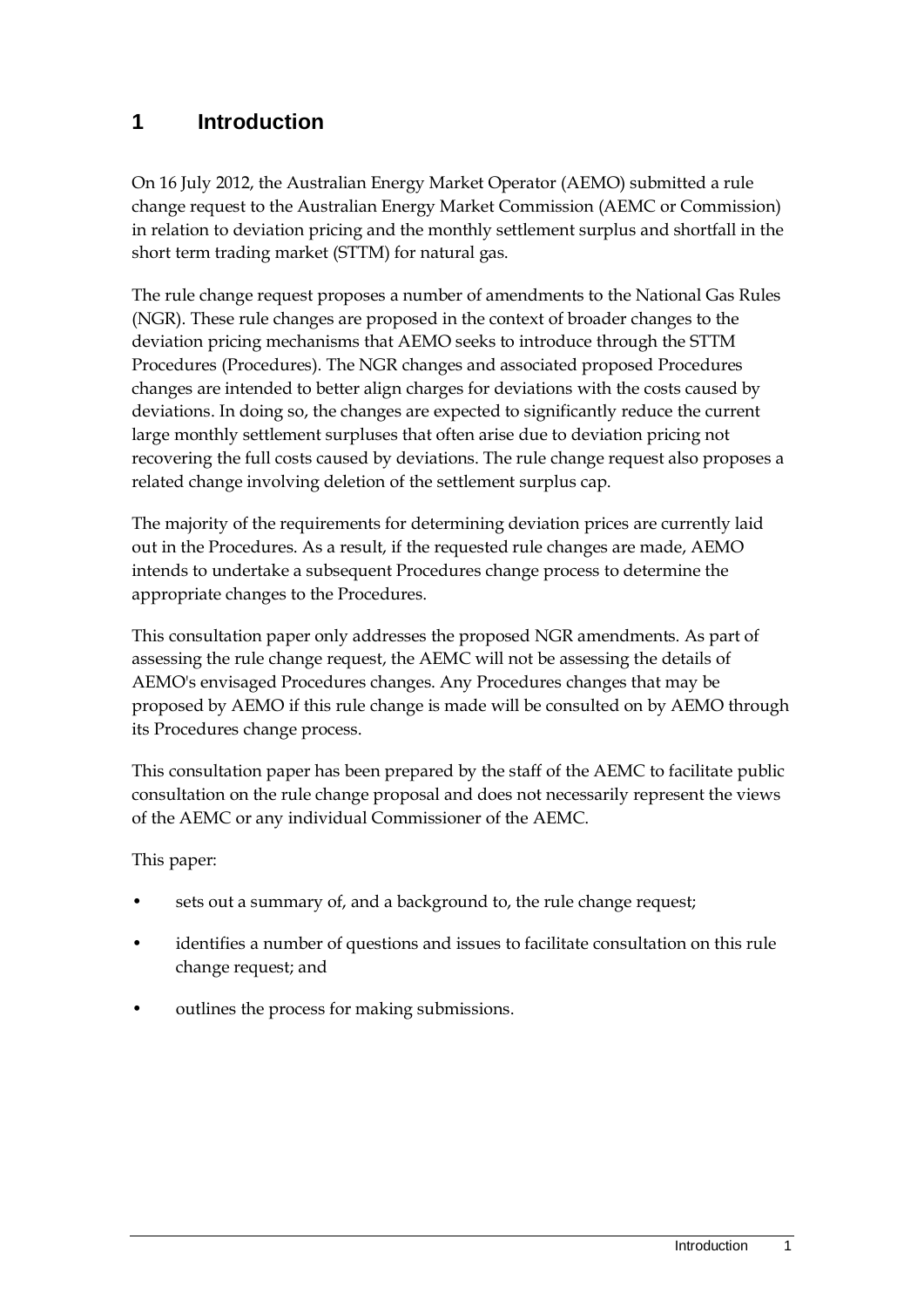# <span id="page-5-0"></span>**2 Background**

This chapter provides background information on relevant features of the STTM and describes the current deviation pricing mechanism and how it operates in the context of the monthly settlement process.[1](#page-5-2)

# <span id="page-5-1"></span>**2.1 The short term trading market**

The STTM is a market for the trading of natural gas at the wholesale level, currently operating at defined hubs in Adelaide, Brisbane and Sydney. It provides trading participants with the opportunity to buy and sell gas in the open market, as an alternative for, or in addition to, existing long-term industry contracts. The STTM is operated and administered by AEMO.

Gas is sold by producers to shippers under contracts, which occurs outside of the STTM. Shippers hold contracts with pipeline operators for the transportation of gas. Shippers sell the gas to users (such as retailers), who hold contracts with distribution network operators for the distribution of gas to their customers' premises. The STTM is the daily market where shippers and users meet to buy and sell gas.

In the STTM, relevant activities take place before ("ex-ante"), on ("intra") and after ("ex-post") each individual "gas day", which is the day for which gas is scheduled to be transported to a hub. As a "day-ahead" market, gas in the STTM is traded a day before the actual gas day. The day before any gas day, pipeline operators submit pipeline capacity information to AEMO, who publishes this data. STTM users and shippers can then place bids to buy quantities of gas at the hub and STTM shippers can place offers to sell quantities of gas to the hub.

On the basis of this information, AEMO matches offers and bids, determines the ex-ante market price and draws up the initial market schedules for the flow of gas to and from the hub on the gas day. All the gas that is supplied and withdrawn according to the market schedule is settled at the ex-ante market price.

The market schedule is published by AEMO approximately 18 hours ahead of the gas day so that shippers can use this information to nominate the quantity of gas they require from each pipeline operator (a process which occurs outside of the STTM). Pipeline operators then prepare pipeline allocation schedules, detailing the quantities of gas to be delivered to each shipper on each pipeline on the gas day.

On the gas day, shippers supply gas to the hub, and users withdraw gas from the hub.

<span id="page-5-2"></span><sup>1</sup> Information in this section was derived from AEMO, *Industry Guide to the STTM*, December 2011.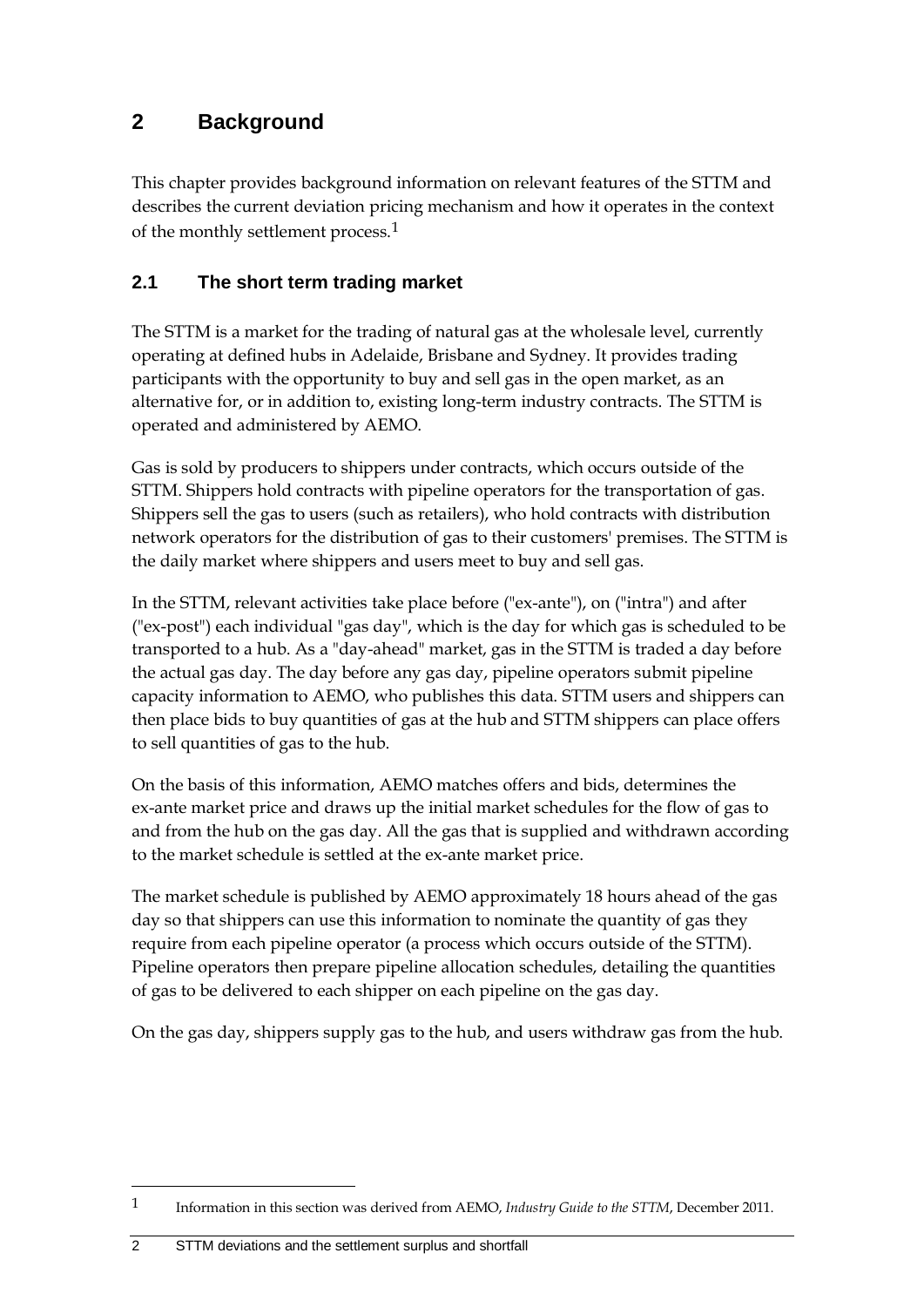# <span id="page-6-0"></span>**2.2 Deviations, market operator service and deviation pricing**

Typically, volumes of gas that shippers and users actually supply to and withdraw from the hub on any gas day differ from the volumes nominated in advance and recorded in the ex-ante market schedules. This occurs for example as a result of demand being higher than forecast.

The STTM is designed to encourage trading participants to communicate these differences to the market in a transparent manner. This assists AEMO in balancing the gas supply, minimising market costs for balancing and maintaining the integrity of the operating system.

Shippers and users can submit market schedule variations (MSVs) to AEMO for additional (or less) gas bought or sold than scheduled. By submitting an MSV, a trading participant's market schedule is modified so that it better aligns with its actual allocation on a gas day.

If, after having submitted any MSVs, there is still a difference between a trading participant's modified market schedule quantity and actual allocated quantity, this difference is referred to as a "deviation".

In order to incentivise participants to forecast as accurately as possible and meet their schedules, and to recognise the costs caused by deviations, deviations generally incur a financial penalty as explained in section 2.2.1 below.

In the context of settlement of the market in respect of a particular gas day, it is therefore necessary to identify deviations and charge individual shippers and users for their deviations.

To facilitate the settlement process, pipeline operators for each STTM facility provide AEMO with final pipeline allocation data after each gas day, detailing the amount of gas actually allocated to each shipper on their respective pipelines. Final allocations to individual users are generated by AEMO (as retail market operator) after the gas day, using metered data provided by distribution network operators.

# **2.2.1 Deviation charges and payments**

### *Deviation quantities*

An individual trading participant's deviation quantity is the difference between its modified market schedule quantity and its allocated quantity in respect of gas supplied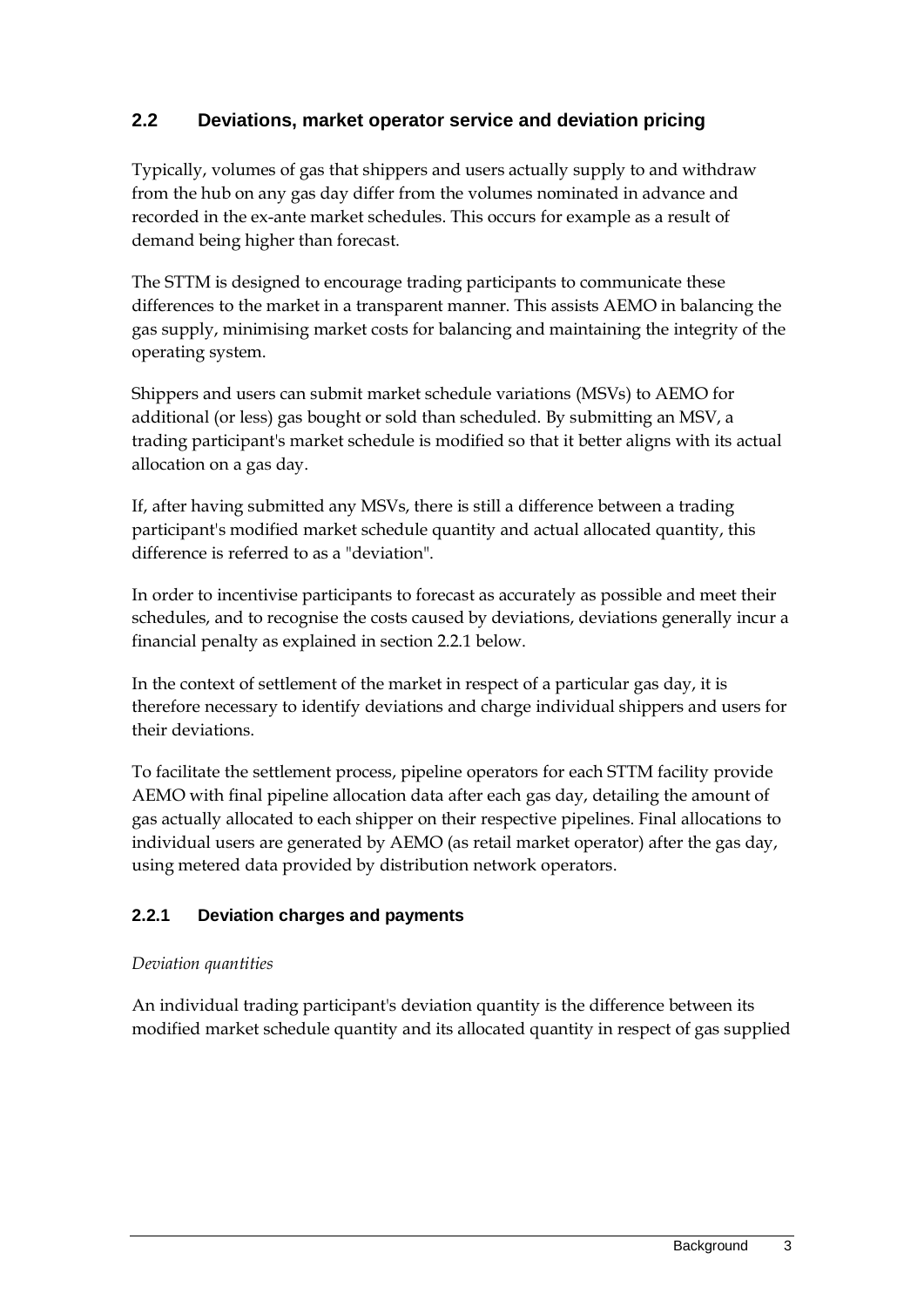to or withdrawn from the hub on a particular gas day. A deviation quantity can be "long" or "short".[2](#page-7-0)

- For a shipper who supplies gas to the hub, a "long deviation" means it delivered more gas to the hub than scheduled. A "short deviation" means the actual quantity of gas it delivered was less than its market schedule.
- For a user or shipper who withdraws gas from the hub, a "long deviation" means that it consumed less gas at the hub than scheduled. A "short deviation" means the actual quantity of gas it consumed was more than its scheduled quantity.
- "Short deviations" (or "negative" deviations) lead to additional gas being required at the hub, while "long deviations" (or "positive" deviations) lead to excess gas having to be sold back to the market.

### *Overview of deviation charges and deviation payments*

If a trading participant has a "short deviation", it must pay a "deviation charge" to AEMO. This deviation charge is effectively a payment by the participant for purchasing additional gas to cover its deviation quantity.

If a trading participant has a "long deviation", it will be paid a "deviation payment" by AEMO. This deviation payment is effectively a payment to the participant for selling its excess gas back to the market.

As part of the settlement process, AEMO must determine, for each gas day, the deviation charges payable by, or deviation payments payable to, each trading participant at a hub in accordance with the Procedures.[3](#page-7-1)

The details of how deviation charges and payments are calculated is set out in the Procedures.[4](#page-7-2)

#### *Graduated deviation parameters*

The only NGR requirement that directly governs how deviation charges and payments are determined is that, when calculating deviation charges and deviation payments, AEMO must apply graduated deviation parameters that are set out in tables in rule 462 of the NGR.

The graduated deviation parameters are set out in the following tables:

<span id="page-7-0"></span><sup>2</sup> NGR, rule 364.

<span id="page-7-1"></span> $3$  NGR, rule  $461(2)(g)$ .

<span id="page-7-2"></span><sup>4</sup> See Procedures, section 10.8.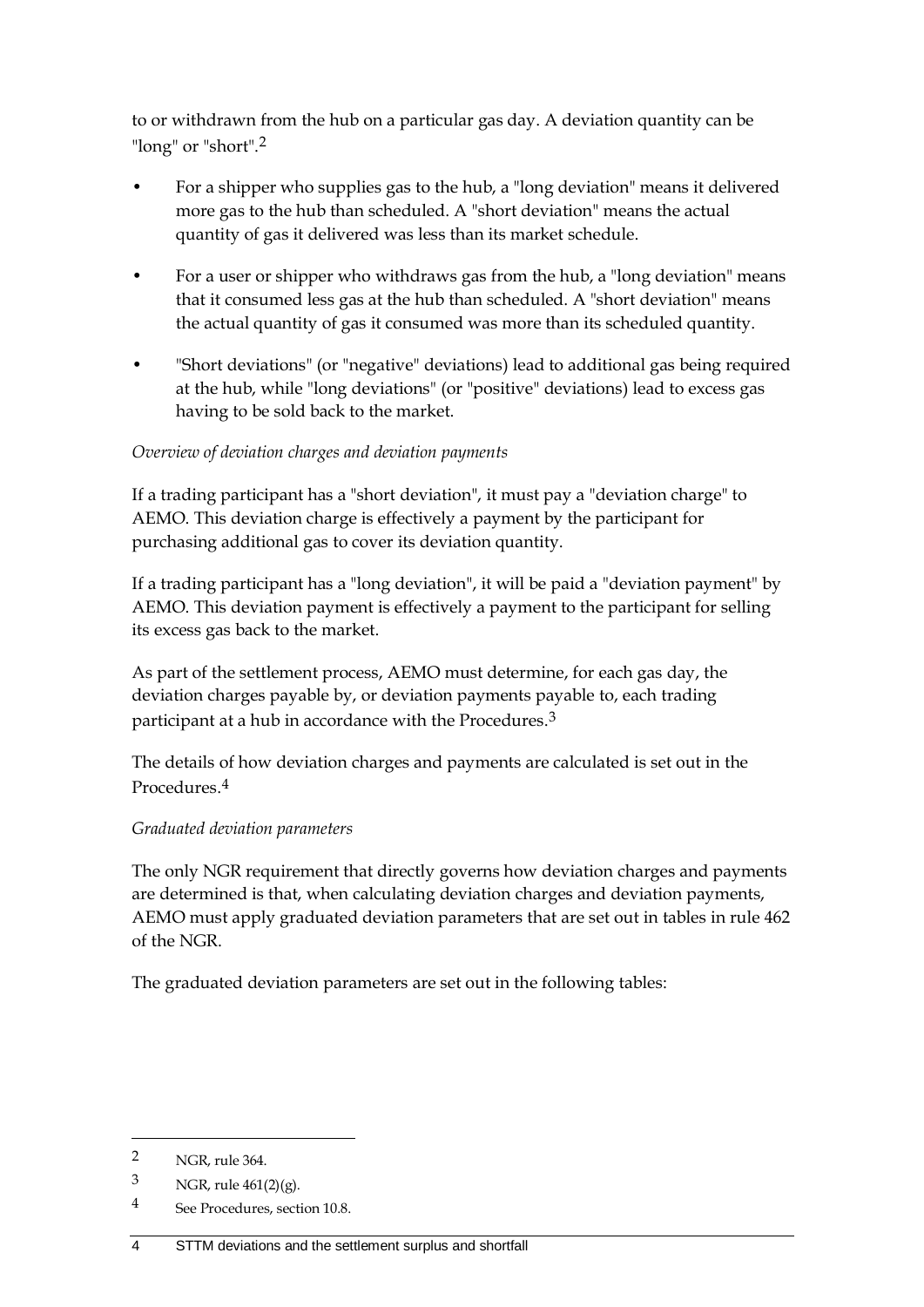| Deviation percentage range | Factor |
|----------------------------|--------|
| $> +10\%$                  | 90%    |
| $> +5\%$ and $\leq +10\%$  | 95%    |
| $\geq$ -5% and $\leq$ +5%  | 100%   |
| $>$ -10% and $\le$ -5%     | 105%   |
| $\leq -10\%$               | 110%   |

### **Figure 2.1 Graduated deviation parameters**

| <b>Deviation quantity range</b>     | Factor |  |
|-------------------------------------|--------|--|
| $> +1.200$ GJ                       | 90%    |  |
| $> +600$ GJ and $\le +1,200$ GJ     | 95%    |  |
| $>$ -600 GJ and $<$ +600 GJ         | 100%   |  |
| $\geq$ -1,200 GJ and $\leq$ -600 GJ | 105%   |  |
| $\le$ -1.200 GJ                     | 110%   |  |

In accordance with these deviation parameters, AEMO currently uses two methods to calculate deviation pricing:

- the "percentage method", where the extent of deviations is calculated as a percentage of the modified market schedule quantity (as shown in the first table above); and
- the "quantity method", where the extent of deviations is measured in absolute quantity in Gigajoules (GJ) (as shown in the second table above).

The deviation parameters are used to determine an "adjusted ex-ante market price" that is used in the calculation of deviation charges or payments. For example, a short deviation of 10 per cent or more will mean the ex-ante market price will be adjusted by a rate of 110 per cent (ie increased by 10 per cent) if the percentage method applies. AEMO will calculate deviation prices based on both the percentage method and the quantity method and use the method that is most advantageous to the trading participant.

#### *Calculation of deviation charges and deviation payments*

For a short deviation, the deviation charge payable by a trading participant is calculated under the Procedures using the highest of:

the adjusted ex-ante market price;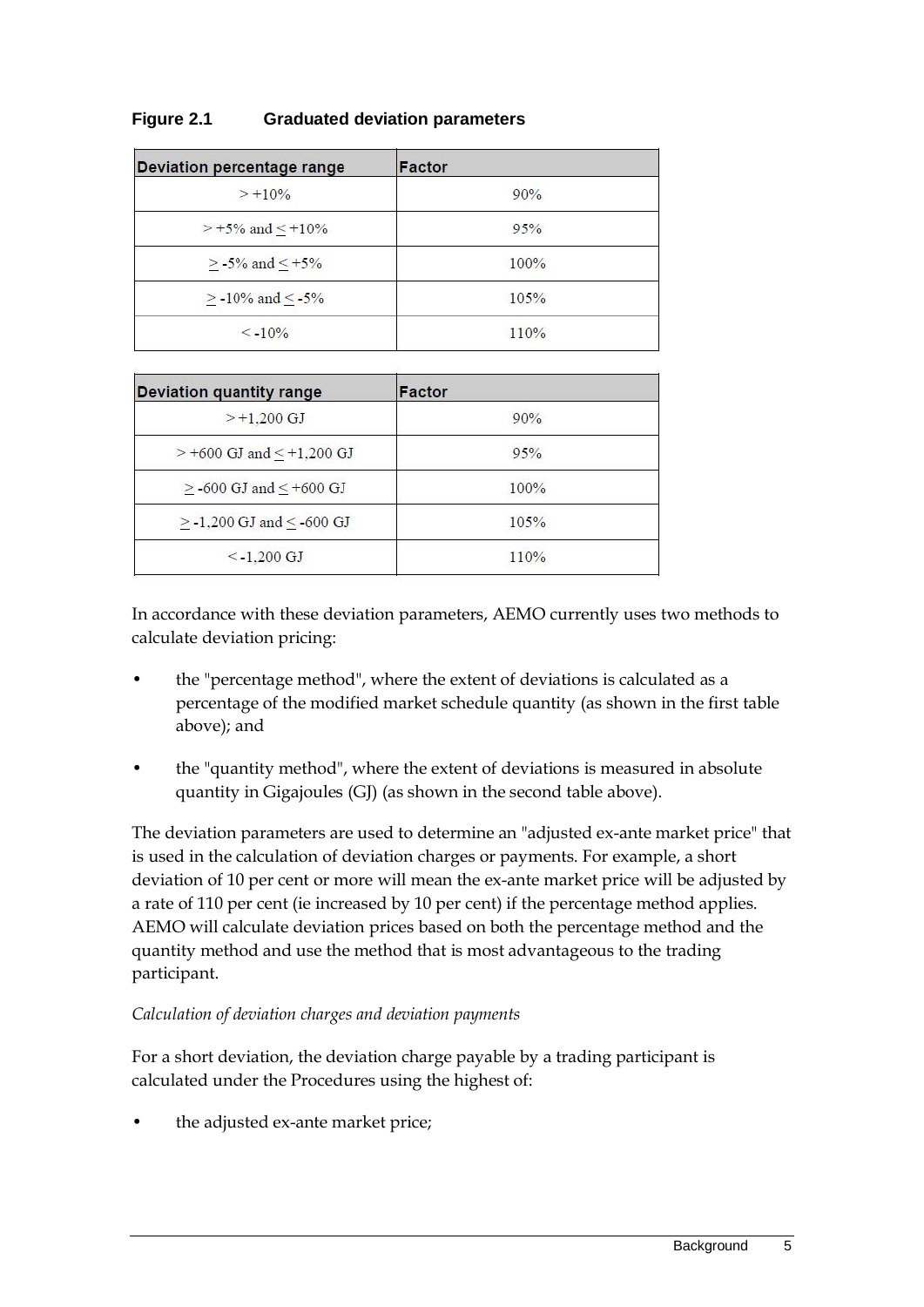- the ex-post imbalance price; $5$  and
- the high contingency gas price (if applicable). $6$

Deviation charges are capped by the market price cap (MPC), which is the maximum price for natural gas traded at a hub for a gas day. The MPC is currently set at \$400/GJ.

For a long deviation, the deviation payment payable by AEMO to a trading participant is calculated under the Procedures using the lowest of:

- the adjusted ex-ante market price;
- the ex-post imbalance price; and
- the low contingency gas price. $<sup>7</sup>$  $<sup>7</sup>$  $<sup>7</sup>$ </sup>

 $\overline{a}$ 

Deviation payments cannot be lower than the minimum market price (MMP), which is the minimum price for natural gas traded at a hub for a gas day. The MMP is currently set at \$0/GJ.

This structure means that participants with deviations effectively face a penalty for deviations as a result of paying, or being paid, a price that is generally less favourable than the ex-ante market price that would have applied if they had not deviated.

# **2.2.2 Pipeline deviations and market operator service**

Differences between actual gas quantities and ex-ante schedules as a result of deviations also need to be accounted for between an STTM pipeline operator and shippers. Individual shippers may make "intra-day" renominations with the relevant pipeline operator for additional or less gas. These renominations, if accepted by the pipeline operator, will result in adjustments to pipeline allocation schedules.

Ideally, the aggregate quantity of gas nominated (including intra-day renominations) by shippers to the pipeline operator for delivery to a hub on a gas day would match the actual quantity of gas delivered to the hub by that pipeline on that day. If this is not the case, the result is a "pipeline deviation". Pipeline deviations are determined on the basis of actual flow data that pipeline operators measure for each pipeline after each

<span id="page-9-0"></span><sup>5</sup> The ex-post imbalance price is calculated the day after each gas day and is intended to represent the price that would have been set if participants had forecast accurately. In other words, it is the market price which is adjusted for changes in supply and demand that occurred since publication of the ex-ante market schedules.

<span id="page-9-1"></span><sup>6</sup> Contingency gas is a mechanism for balancing supply and withdrawals at a hub when other mechanisms (including market operator service) are unable to do so. A "high" contingency gas price is paid to contingency gas providers whose gas increases supply and/or reduces withdrawals. This price is set at the offer price of the most expensive contingency gas provider who is called.

<span id="page-9-2"></span><sup>7</sup> A "low" contingency gas price is paid by contingency gas providers whose gas decreases supply or increases consumption. This price is set at the price bid of the least expensive contingency gas provider called.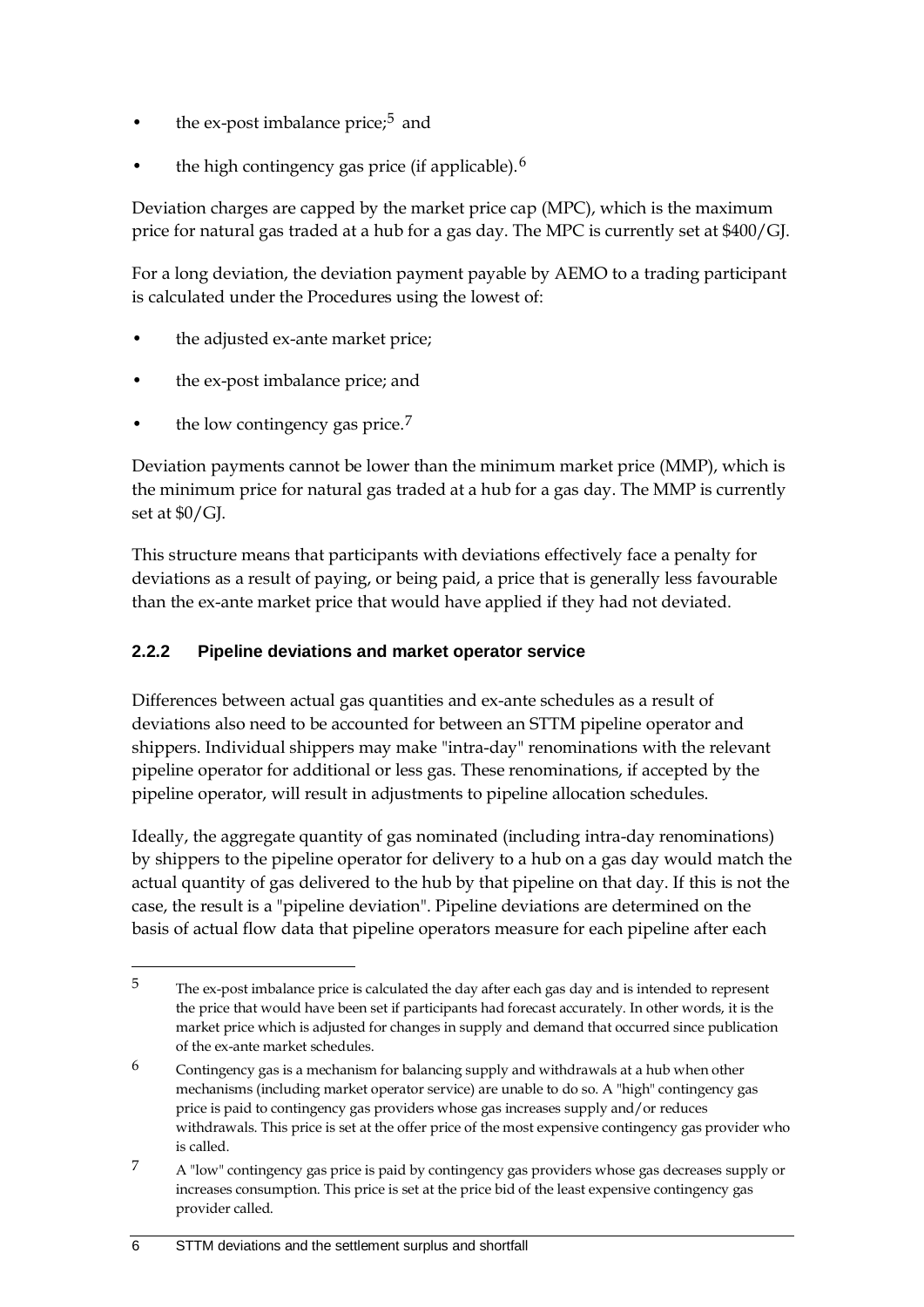gas day. A positive pipeline deviation means more gas was delivered to the hub than nominated, while a negative deviation means less gas was delivered than nominated.

If there is a pipeline deviation, the gas that is necessary to balance that deviation is provided (or withdrawn) by the market operator service (MOS). MOS is defined as "the market operator service by which capacity (in GJ) is provided to balance pipeline deviations by increasing or decreasing the quantity of natural gas supplied to or withdrawn from a hub using an STTM pipeline."[8](#page-10-0)

Under the current provisions of the  $NGR<sub>2</sub><sup>9</sup>$  $NGR<sub>2</sub><sup>9</sup>$  $NGR<sub>2</sub><sup>9</sup>$  MOS can be supplied by shippers who hold a contract with an STTM facility operator that entitles the shipper to either withdraw ("loan") gas from the facility (in order to increase the quantity of gas in the pipeline), or store ("park") gas on the facility (in order to decrease the quantity of gas in the pipeline). These shippers are referred to as "eligible contract holders".<sup>[10](#page-10-2)</sup>

MOS is managed by AEMO. At quarterly intervals during the year, AEMO invites eligible contract holders to submit price-quantity offers for the provision of MOS (the "MOS service price") for the next "MOS period". AEMO lists the various offers from lowest to highest prices and generates a "MOS stack" accordingly.[11](#page-10-3) The MOS offer prices are capped by the MOS cost cap, which is the maximum MOS price for a MOS increase offer or a MOS decrease offer that AEMO may include in a MOS stack (being \$50/GJ).

Separate stacks are published for "increase MOS" (where additional gas needs to be delivered to the hub) and "decrease MOS" (where excess gas needs to be withdrawn from the hub).

In addition to the MOS service price, AEMO pays or charges the MOS provider the "MOS commodity charge" for the MOS gas supplied or withdrawn on the gas day. The MOS commodity charge is set equal to the ex-ante market price that applies two days after the relevant gas day.

MOS can also be caused by factors unrelated to participants' deviations. This mainly occurs where there are two pipelines connected to one hub and there is increase MOS on one pipeline and off-setting decrease MOS on the other pipeline. AEMO describes this situation as "counteracting MOS" in the rule change proposal and it is also sometimes referred to as "excessive MOS".

<span id="page-10-0"></span><sup>8</sup> NGR, rule 364.

<span id="page-10-1"></span><sup>&</sup>lt;sup>9</sup> In a separate rule change request, AEMO has proposed to amend the NGR in order to broaden the eligibility to provide MOS to any shipper which holds an underlying agreement that allows this to occur. This request has recently been initiated by the AEMC. Information can be found on the AEMC website: www.aemc.gov.au.

<span id="page-10-2"></span><sup>10</sup> NGR, rules 364 and 399.

<span id="page-10-3"></span><sup>11</sup> STTM Procedures, sections 5.5.1 and 5.5.2.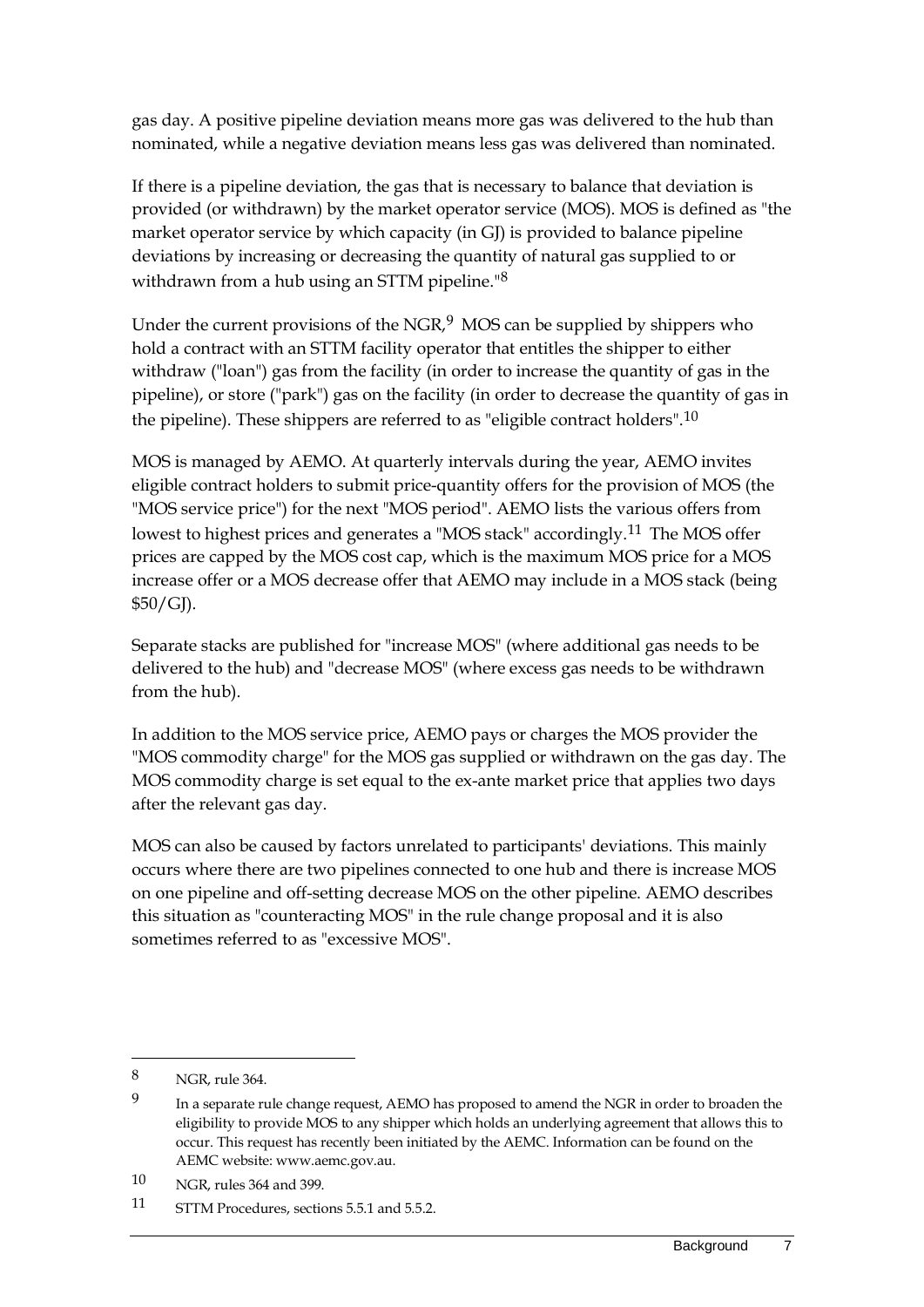### **2.2.3 The relationship between MOS and deviations**

If changes in demand and supply of gas on a particular gas day are communicated to the market by participants in a transparent way, MSVs will account for the increased or decreased gas traded between shippers and users. Intra-day shipper renominations with pipeline operators will reflect these same changes at the pipeline allocation level.

Changes in quantities that were not accounted for by MSVs will result in deviation quantities, which attract deviation penalties. These same deviation quantities will have to be offset by the provision of MOS gas if they were not renominated by shippers to pipeline operators.

In a general way, the relationship between deviations and MOS can therefore be summarised as follows:

- Increase MOS will be provided where the net deviations on a pipeline are short (negative). AEMO must pay the MOS provider for the provision of increase MOS. AEMO charges trading participants deviation charges for short deviations. The income AEMO collects from deviation charges should offset at least some of the costs incurred by AEMO for the provision of increase MOS.
- Decrease MOS will be provided where the net deviations on a pipeline are long (positive). AEMO will be paid the MOS commodity charge by the MOS provider for decrease MOS. AEMO pays trading participants deviation payments for long deviations. The income AEMO collects from MOS commodity charges should ideally offset at least some of the costs incurred by AEMO for deviation payments.[12](#page-11-1)

However, as explained below, the total amount charged by AEMO for deviations generally does not match the total amount paid by AEMO for MOS. The difference between these payments and charges is recovered though the monthly settlement process.

# <span id="page-11-0"></span>**2.3 Monthly settlement process**

AEMO performs calculations in order to settle the market for each individual gas day and invoices trading participants on a monthly basis.

Settlement of any particular gas day will be made up of payments to trading participants by AEMO and charges paid by trading participants to AEMO. These payments and charges result primarily from deviations and MOS provision as explained above, but also for example from charges for MSVs and provision of contingency gas (if needed).

#### 8 STTM deviations and the settlement surplus and shortfall

<span id="page-11-1"></span><sup>12</sup> However, AEMO must also pay the MOS provider the MOS service charge. In practice, it is not uncommon for the MOS service charge to exceed the MOS commodity charge, meaning AEMO makes a net payment to the MOS provider.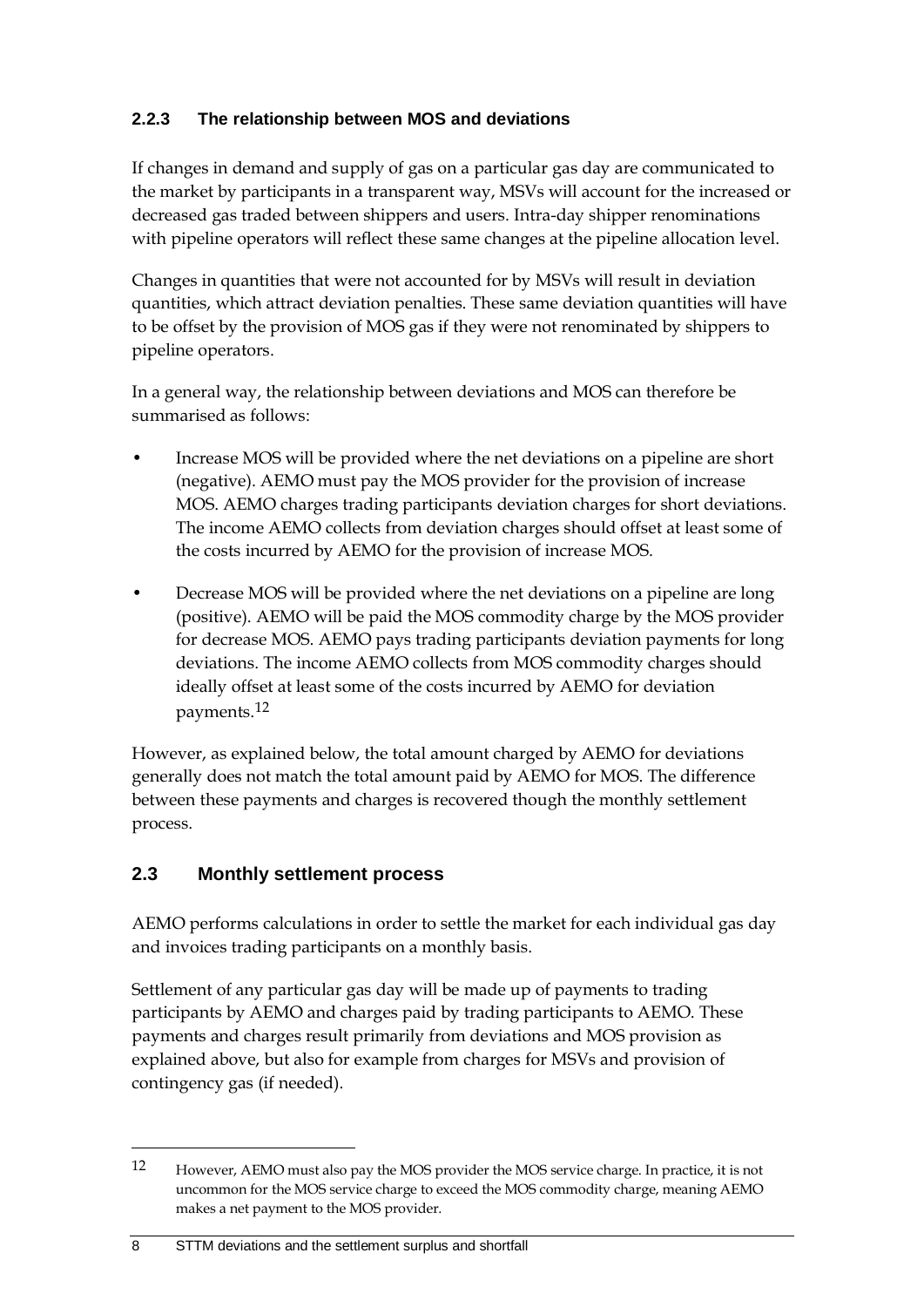Overall, these payments and charges typically do not match, leading to either a settlement surplus (too much funds are collected) or a settlement shortfall (not enough funds are collected). Over a monthly billing period, AEMO accumulates the daily settlement surpluses and shortfalls at a hub and distributes the net settlement surplus or shortfall to trading participants at the end of the month in order to ensure that over each month, the total market income balances the total market expenses.

In case of a settlement shortfall, the additional funds that are needed to balance the market are collected from the participants who have deviated, on the basis of their share of all deviations over that month. As any additional shortfall funds that may be required will primarily be needed to pay for MOS expenses that month, this approach seeks to ensure that shortfall charges are borne by those participants who caused a need for MOS in the first place by deviating.

If there is a settlement surplus, the excess funds will be distributed to trading participants in two stages:

- First, surplus money is distributed to participants who have deviated, based on their share of all deviations over a month. However, the NGR contains a "settlement surplus cap", which means that this surplus payment amount is capped at \$0.14 per  $GI^{13}$  $GI^{13}$  $GI^{13}$ . This cap is designed to prevent participants recovering a large proportion of their deviation charges through the settlement process, which could reduce their incentives not to deviate.
- The funds that remain after the settlement surplus cap is reached are distributed to all trading participants, based on their proportional share of the month's withdrawals at the hub.

<span id="page-12-0"></span><sup>13</sup> NGR, rule 364.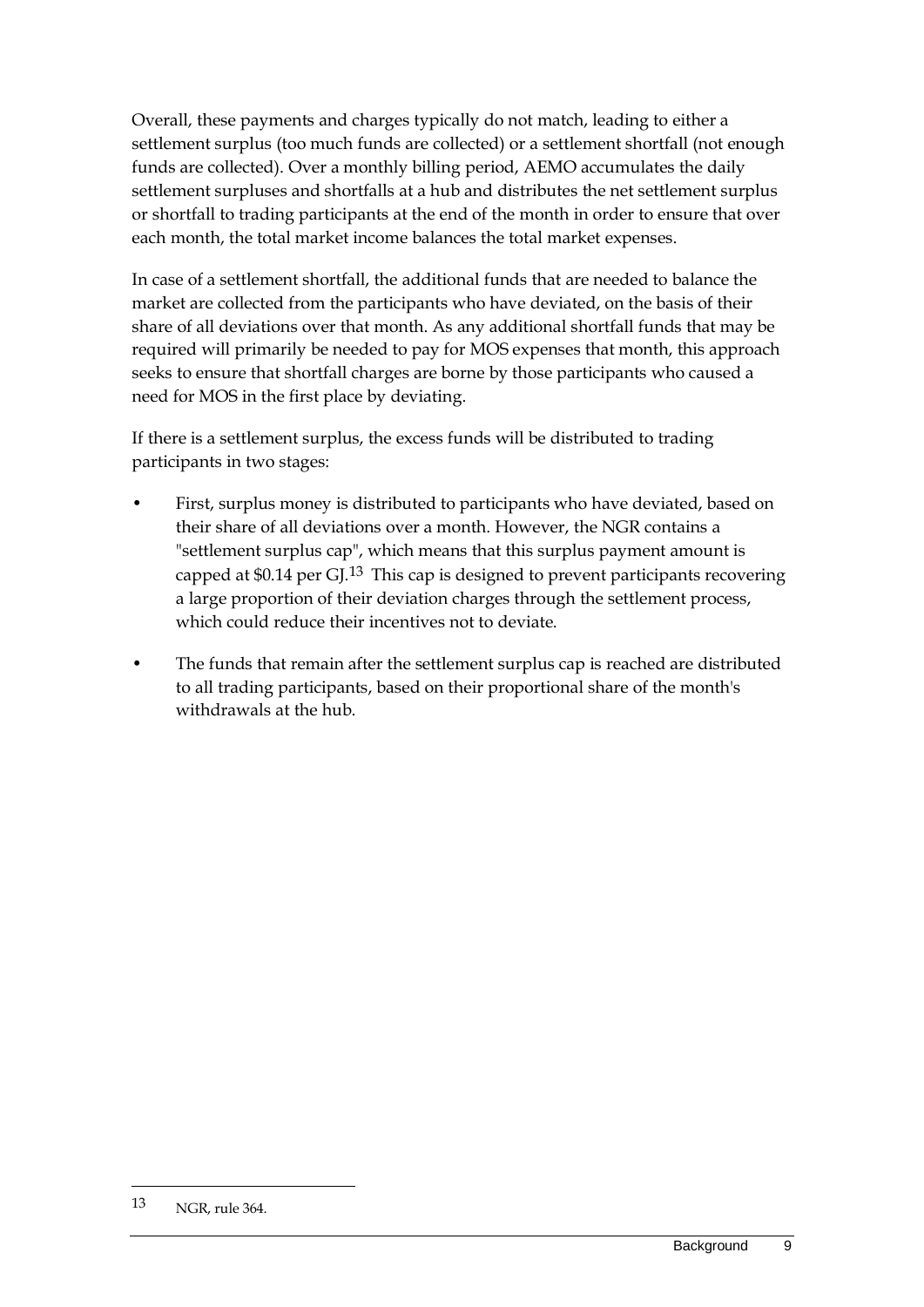# <span id="page-13-0"></span>**3 Details of the rule change request**

### <span id="page-13-1"></span>**3.1 Summary of the proposed rule changes**

The rule change request proposes the following a number of amendments to the NGR. In summary, AEMO proposes to:

- amend the definition of a "deviation payment" in rule 364 to reflect that decrease MOS can either result in income to the market or cause a cost to the market. Accordingly, AEMO proposes that the definition should provide that a deviation payment can not only be a payment by AEMO to a trading participant, but also a payment by a trading participant to AEMO;
- amend the definition of a "deviation charge" to make it consistent with the above proposed change to the definition of "deviation payment";
- amend the definition of the "minimum market price" (MMP) to clarify that deviation charges and deviation payments are not subject to the MMP and can therefore be negative;
- amend the definition of the "market price cap" (MPC) for consistency with the proposed change to the MMP;
- remove the definition of the "settlement surplus cap" from the NGR, so that there is no longer any cap on settlement surplus payments;
- amend rule 405 to clarify that the MMP and MPC only apply to price steps used in ex-ante and ex-post scheduling, to ensure that they are not applied to deviation prices directly;
- amend rule 461 for consistency with the proposed changes to the definitions of "deviation charges" and "deviation payments";
- remove rule 462, which sets out the graduated deviation parameters; and
- remove rule 489, which requires AEMO to undertake the review of the STTM operation, as that review has been completed.

AEMO's rule change request includes a proposed rule.

### <span id="page-13-2"></span>**3.2 Rationale for the rule change**

AEMO considers that the proposed rule changes are necessary in the context of envisaged overall changes to the deviation pricing design and settlement process under the NGR and the Procedures. AEMO seeks to make overall changes to the deviation pricing design because, according to AEMO, under the current design there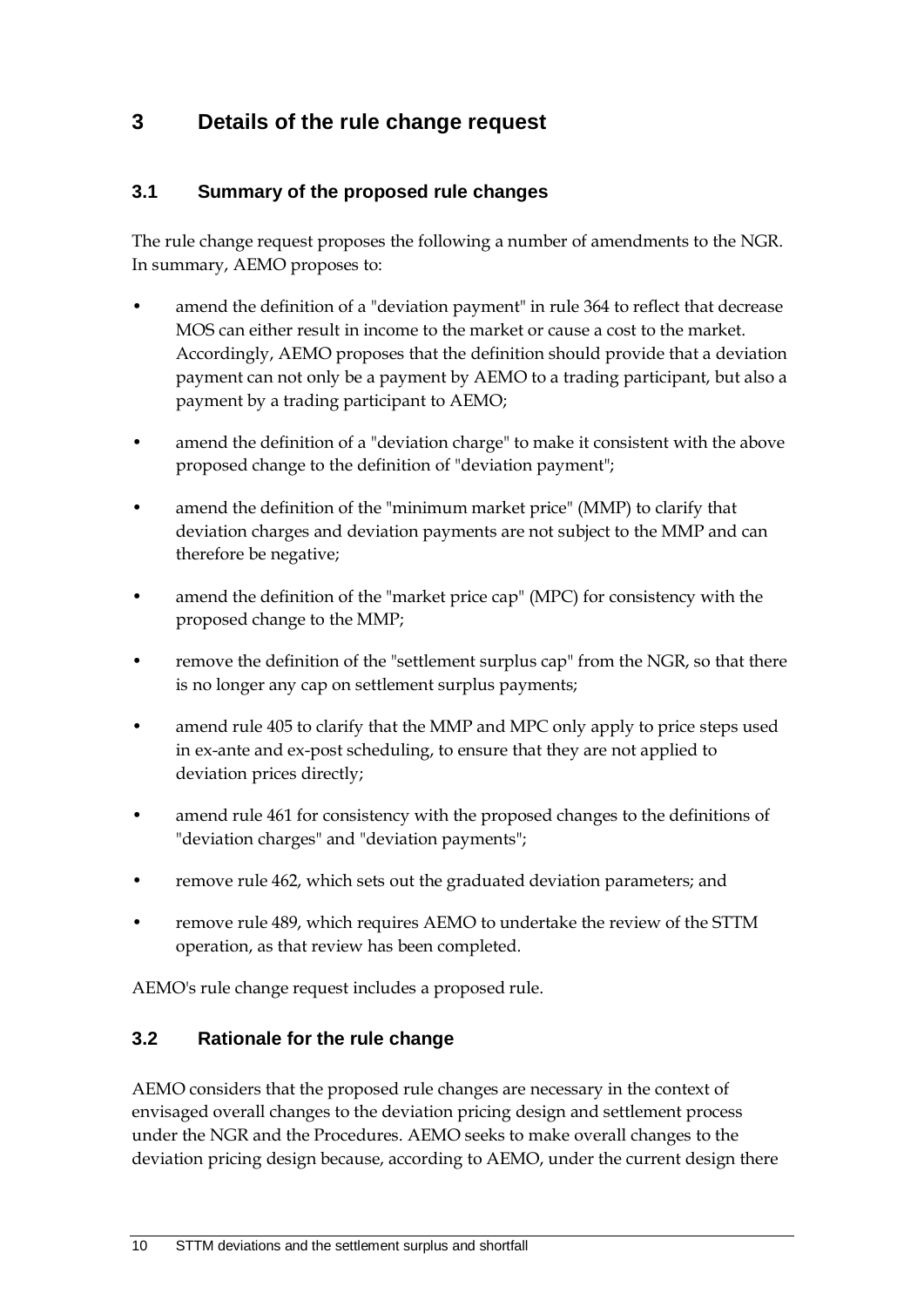is a misalignment between costs to the market resulting from MOS and income to the market from deviation charges and payments.[14](#page-14-0)

As part of its statutory review of the STTM,<sup>[15](#page-14-1)</sup> AEMO conducted a review of the graduated deviation parameters and explored alternative options for the settlement shortfalls and surpluses.

According to AEMO, analysis conducted as part of this review showed that, on average, deviation charges and payments only recovered 20-30 per cent of MOS costs. A significant proportion of MOS costs therefore needs to be recovered through the monthly settlement surplus and shortfall process.

As a result, the majority of the cost of the deviation will only be invoiced at the end of a monthly billing period. This approach can result in participants accruing large costs during a month and can consequently result in large changes in a participant's prudential exposure, particularly if there have been events during the billing period where MOS costs have been very high as a result of high deviations.

This makes the risk associated with settlement of the surplus or shortfall difficult for participants to manage, especially, according to AEMO, for participants who operate intermittently, enter the market mid-month, or who did not deviate on "high price" days. AEMO also considers that it creates a barrier to entry for potential new entrants to the market.

In response to these concerns, AEMO proposes modifying the deviation pricing design in order to better align the cost to the market of a deviation (ie the costs of supplying MOS) with the charge or payment associated with that deviation. In other words, AEMO seeks to strengthen the "cost to cause" principle in the deviation pricing design.

After having explored a number of options for better "cost to cause" pricing, AEMO proposes to achieve this by introducing the average cost of MOS (per GJ) incurred on a day into the deviation pricing structure under the Procedures.<sup>[16](#page-14-2)</sup> If implemented, this change would mean that:

- the deviation charge for a short deviation would be the maximum of:
	- the ex-ante market price;
	- the ex-post imbalance price;

<span id="page-14-0"></span><sup>14</sup> AEMO rule change request, p. 7.

<span id="page-14-1"></span><sup>15</sup> Rule 489 of the NGR requires AEMO to conduct a review on the operation of the STTM, while rule 490 of the NGR requires AEMO to conduct a review that examines the potential for a short term trading market to operate at prospective additional hubs. Both reviews had to be completed by 31 March 2012. AEMO combined the two reviews and undertook a two-stage consultation with stakeholders, releasing a consultation paper on 16 August 2011 and a draft report on 19 December 2011. The *STTM Operation Review and Demand Hubs Review - Final Report* was published 30 March 2012.

<span id="page-14-2"></span><sup>16</sup> AEMO rule change request, p. 9.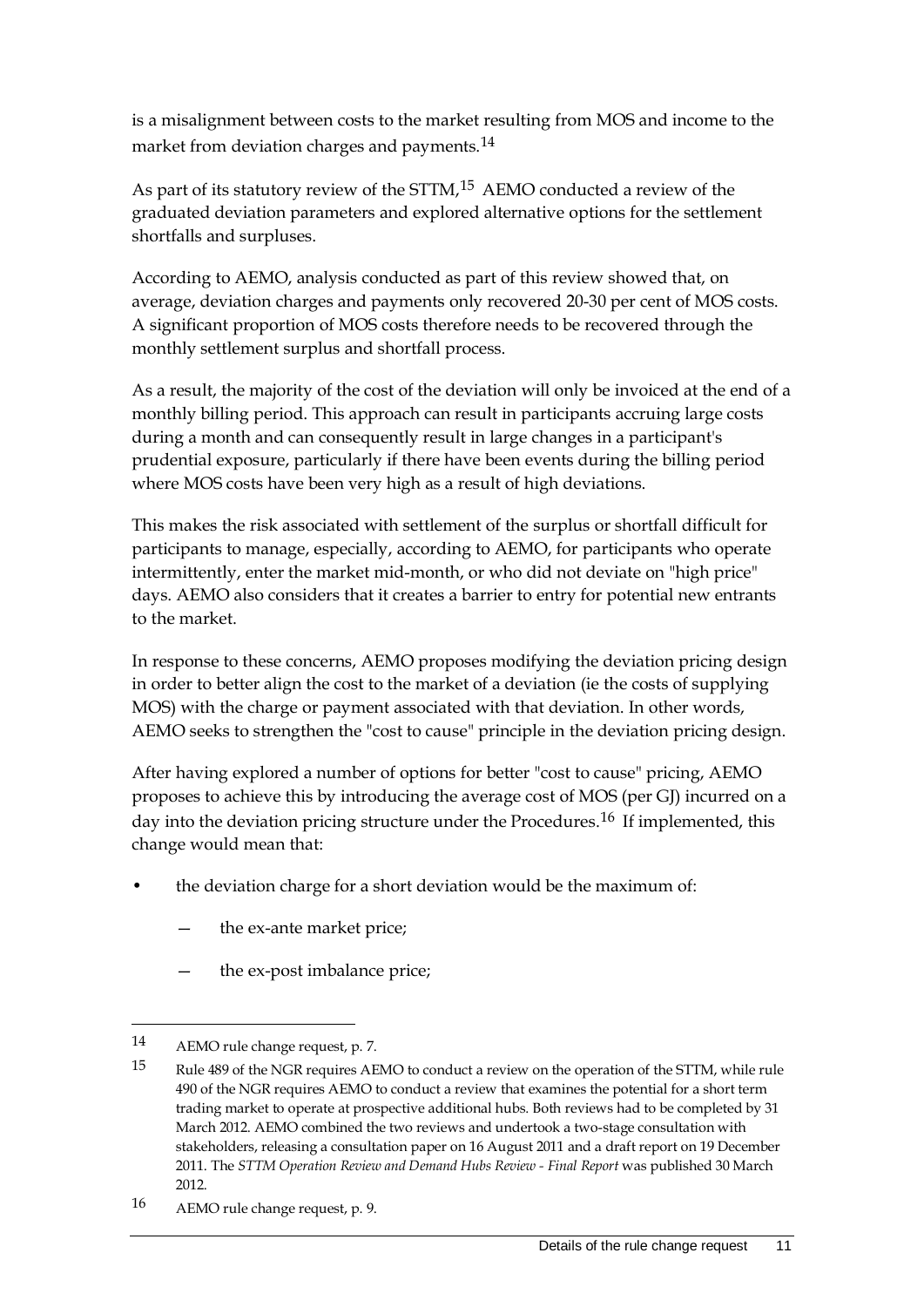- the average increase MOS cost; and
- the high contingency price (if called); and
- the deviation payment for a long deviation would be the minimum of:
	- the ex-ante market price;
	- the ex-post imbalance price;
	- the average decrease MOS cost; and
	- the low contingency price (if called).

AEMO expects this change to the deviation pricing design to reduce the magnitude of the settlement surplus or shortfall by approximately 80 per cent. It would also better assign the cost of MOS to participants who caused it on a particular gas day, rather than leaving it to the monthly surplus or shortfall.<sup>[17](#page-15-0)</sup> AEMO considers that the increased clarity and certainty this brings to deviation pricing benefits the market, as it allows participants to better manage the risks associated with deviating. AEMO submits that the stronger deviation price signals are therefore likely to improve efficient operation of the STTM.

The main NGR changes proposed by AEMO, and AEMO's rationale for those changes, are discussed below.

### **Definitions of the minimum market price, the market price cap, deviation payment and deviation charge**

AEMO proposes to amend the definitions of the MMP and the MPC. With the proposed amendments, AEMO seeks to clarify that the MMP and MPC do not directly apply to (and therefore restrict) deviation pricing.[18](#page-15-1)

AEMO considers this change is necessary in the context of the envisaged changes to the deviation pricing design.

Long deviations, where less gas was demanded in the market than scheduled in advance, or more gas was supplied than scheduled, trigger the provision of decrease MOS. As explained above, AEMO pays the MOS provider service charge for providing the MOS service and the MOS provider pays AEMO a commodity charge for the gas. This means that the total cost of decrease MOS can be either a net income to the market (if the commodity charge exceeds the service charge) or a net outgoing for the market (if the service charge exceeds the commodity charge). We understand that it is common for decrease MOS to result in a net cost for the market.

AEMO argues that in order to be able to assign the full cost of decrease MOS to participants with long deviations, the price for a long deviation needs to be allowed to

<span id="page-15-0"></span><sup>17</sup> Ibid, p. 13.

<span id="page-15-1"></span><sup>18</sup> Ibid, p. 10.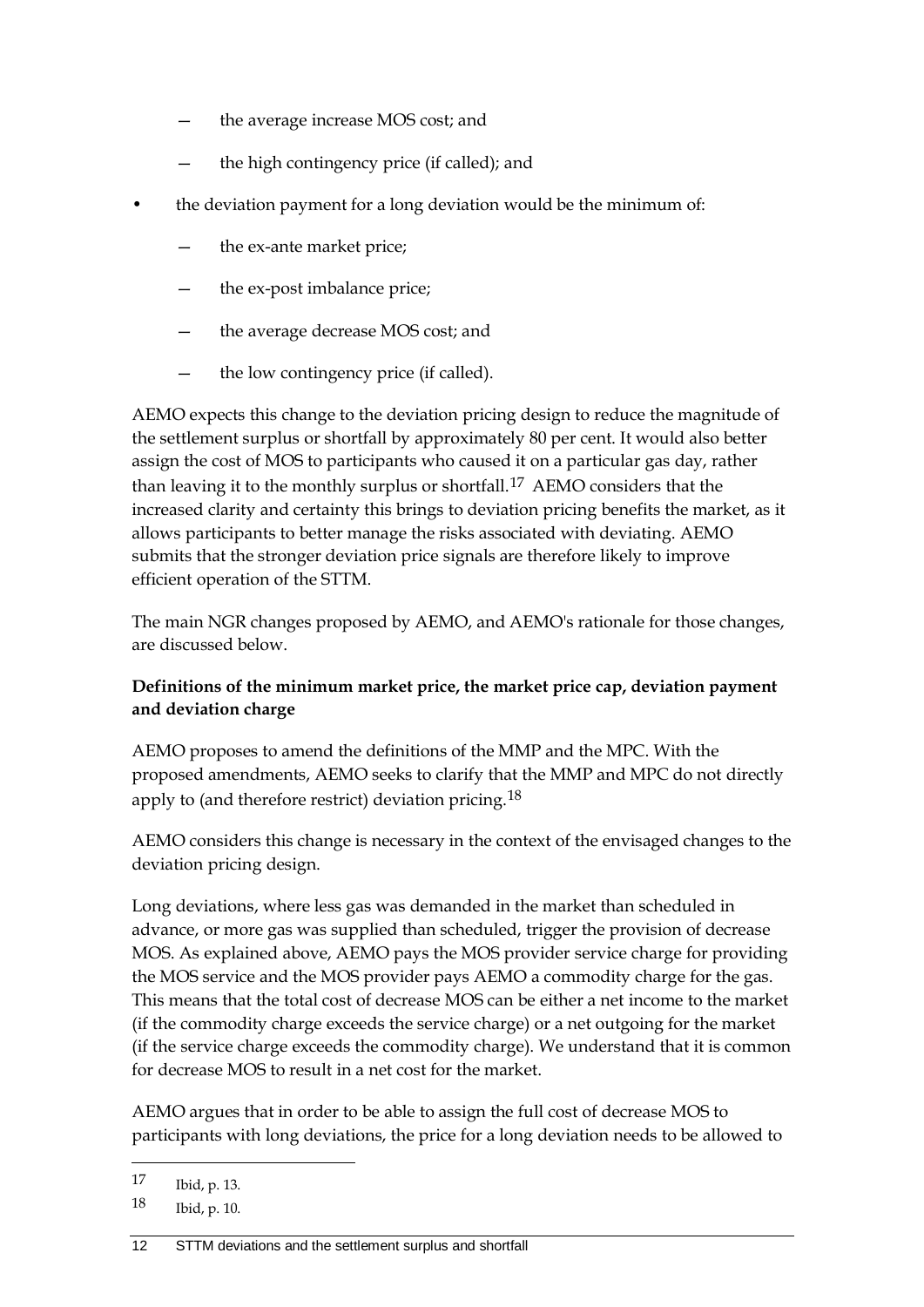be negative. A negative deviation payment would mean that the party that deviated would pay AEMO rather than being paid by AEMO. AEMO considers that this would result in better "cost to cause" pricing.

In order to permit negative deviation payments, AEMO seeks to amend the definition of a "deviation payment". That definition currently reads: "an amount payable by AEMO to a Trading Participant in respect of a long deviation quantity."[19](#page-16-0) AEMO proposes that this definition be changed to reflect that a deviation payment may not only result in a payment to a trading participant by AEMO, but may also result in a payment by a deviating trading participant to AEMO.

AEMO also considers that the definition of the MMP should be clarified in order to ensure that the MMP does not apply to deviation pricing and to allow deviation payments to be negative. The MMP is currently defined as the "minimum market price for natural gas traded at a hub for a gas day, being \$0/GJ".[20](#page-16-1) AEMO considers that the MMP should not apply to deviation charges or deviation payments, as those prices do not directly relate to prices for gas traded in the market.

For reasons of consistency, AEMO also proposes similar amendments to the definitions of the MPC and "deviation charge".

### **Deletion of the settlement surplus cap**

AEMO proposes to delete the reference to the settlement surplus cap of \$0.14/GJ from the NGR.[21](#page-16-2)

Under AEMO's envisaged changes to the deviation pricing provisions of the Procedures, AEMO expects that settlement surpluses will occur more often than is the case under the current design. This is because at the hub level, on any particular day, there would be either a net overall short deviation (resulting in increase MOS cost) or a net overall long deviation (resulting in decrease MOS cost), but not both. Individual trading participants' deviations may however be either short or long, and will both attract deviation penalties. As a result, if AEMO implements its currently envisaged Procedures changes, the amount that AEMO expects to recover from deviation charges and payments over a month is likely to often exceed the costs of the MOS that was caused by those deviations.

Having a surplus cap in place would mean that over-recovered MOS costs would be returned in part to parties with the greatest share of a month's withdrawals rather than to those parties that funded the surplus. Removing the surplus cap would allow over-recovered MOS costs to be returned solely to those parties that paid deviation prices and funded that surplus.

AEMO submits that removing the surplus cap will not diminish the incentive to participants to forecast accurately or stay within their scheduled loads. This is because

 $\overline{a}$ 

<span id="page-16-2"></span>21 AEMO rule change request, p. 11.

<span id="page-16-0"></span><sup>19</sup> NGR, rule 364.

<span id="page-16-1"></span><sup>20</sup> NGR, rule 364.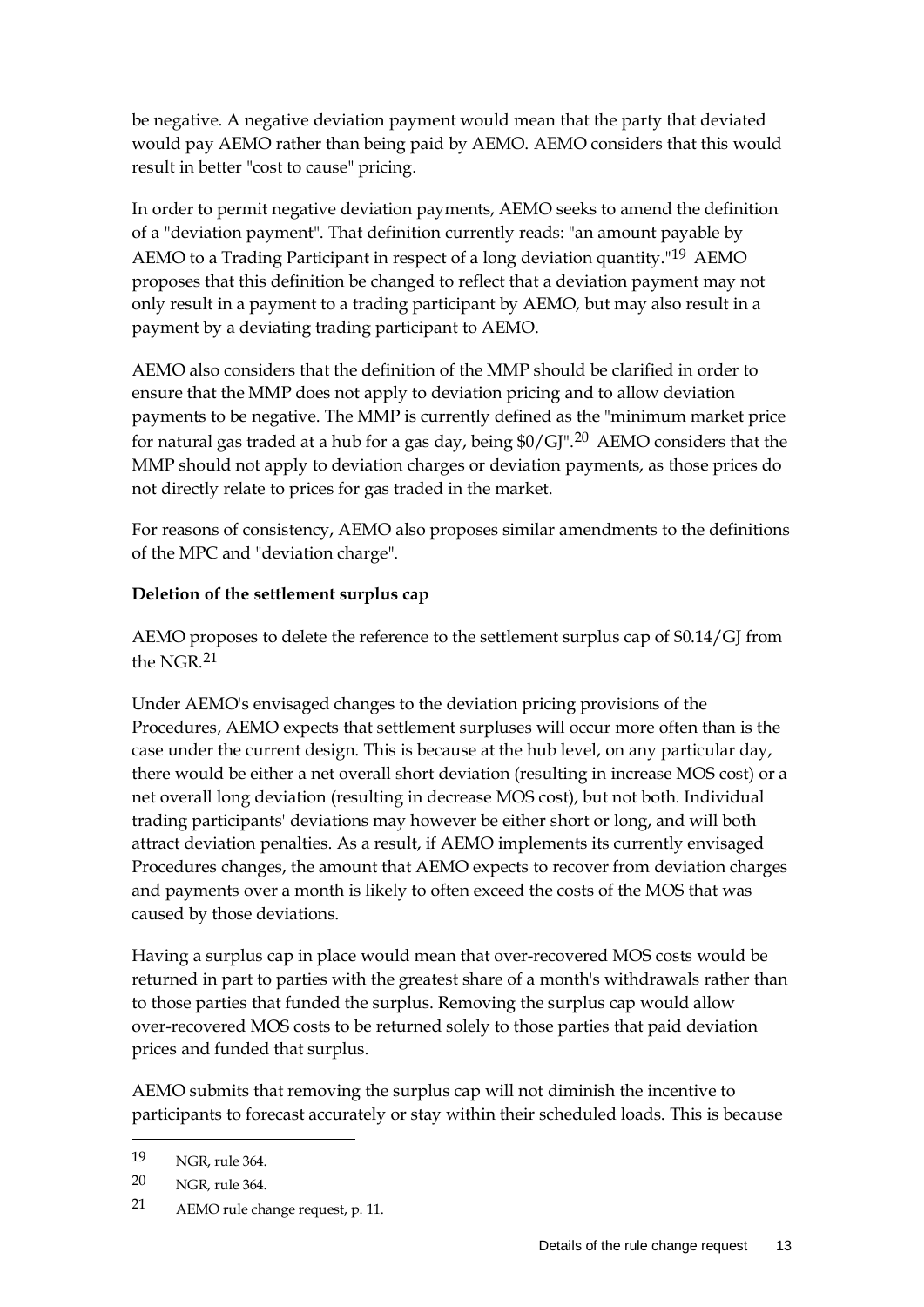deviating parties will continue to pay a penalty through deviation charges or payments if they deviate. AEMO states that modelling of past market data according to its proposed new deviation pricing design, in which there is no surplus cap, suggests that the new deviation prices under AEMO's proposed Procedures changes would still provide a strong incentive not to deviate.

### **Deletion of the graduated deviation parameters**

AEMO proposes to delete rule 462, which sets out the graduated deviation parameters. That rule requires AEMO to use the graduated deviation parameters when determining deviation charges and deviation payments in accordance with the Procedures.

AEMO argues that the graduated deviation parameters discourage participants from bringing additional gas to the market on a day when the market is likely to be short, and instead encourage reliance on MOS for balancing the market. This is because the graduated deviation parameters result in all participants that deviated by more than a specified percentage or GJ quantity being penalised for deviating.<sup>[22](#page-17-0)</sup> However, AEMO considers that in some circumstances it actually assists the market for a party to deviate because it reduces the amount of MOS required, and that party should not be penalised for doing so. For example, if there is an overall short deviation at a hub, any party that deviates long will reduce the amount of MOS required to balance the hub and will reduce costs to the market.

AEMO also considers that under its proposed Procedures changes to introduce the average cost of MOS into the deviation pricing design, there is no longer a need for the graduated deviation parameters. We understand that this is because the average MOS cost will generally be higher than the adjusted ex-ante price, meaning that the adjusted ex-ante price would rarely determine deviation prices under the proposed changes to the Procedures.

<span id="page-17-0"></span><sup>22</sup> This "penalty" arises because the graduated deviation parameters are used by AEMO to calculate the adjusted ex-ante price, which is one of the prices used by AEMO when calculating deviation charges and deviation payments under the Procedures. The result is that a participant who deviates will pay or receive a less favourable price for the gas than if it had forecasted accurately and paid the ex-ante market price.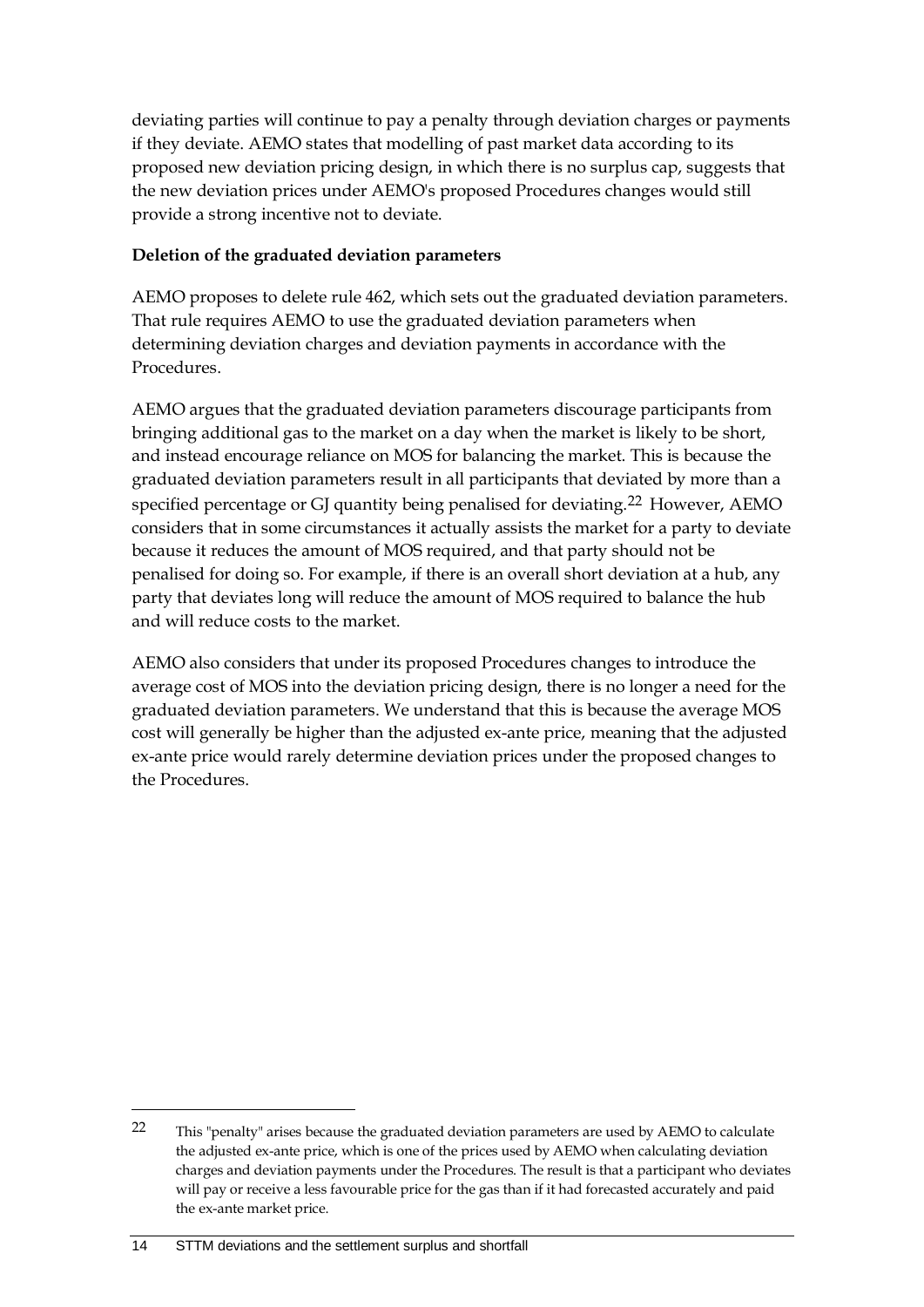# <span id="page-18-0"></span>**4 Assessment framework**

The Commission's assessment of this rule change request must consider whether the proposed rule promotes the national gas objective (NGO) as set out under section 23 of the National Gas Law (NGL):

"The objective of this law is to promote efficient investment in, and efficient operation and use of, natural gas services for the long term interest of consumers of natural gas with respect to price, quality, safety, reliability and security of supply of natural gas."

In assessing the rule change request against the NGO, the Commission will take the following key issues into consideration:

- the effect of the proposed rule on efficient operation and use of gas services in the STTM;
- the effect of the proposed rule on administrative efficiency and operation of the STTM; and
- whether the proposed rule is consistent with the principles of good regulatory practice.

A specific consideration will be the impact of the proposed rule changes on participants' incentives to forecast accurately.

### **Good regulatory practice**

 $\overline{a}$ 

In relation to the final bullet point above, the AEMC will consider the intended relationship between the NGR and the Procedures when the STTM was created:<sup>[23](#page-18-1)</sup>

"Under the conceptual framework for the STTM legislation... the NGR will contain the detail of the market operation and the STTM Procedures will include the more detailed process requirements involved in NGR obligations and address lower level technical and administrative matters."

The AEMC will have regard to whether, and to what extent, the NGR should specify the criteria, methodologies and process to be applied by AEMO, compared to the level of discretion that AEMO should have over those matters in properly performing its functions. This requires finding a balance between an appropriate level of prescription in the NGR that would promote certainty and stability of regulatory outcomes as well as transparency of approach, with a level that provides AEMO with adequate flexibility and ability to accommodate particular circumstances in operational decision making.

Within this framework, it may be appropriate for the NGR to set some parameters that limit the extent to which detailed matters can be further specified in the Procedures.

<span id="page-18-1"></span><sup>23</sup> *Explanatory Material on the Draft Short Term Trading Market Rules*, 2009, p.2.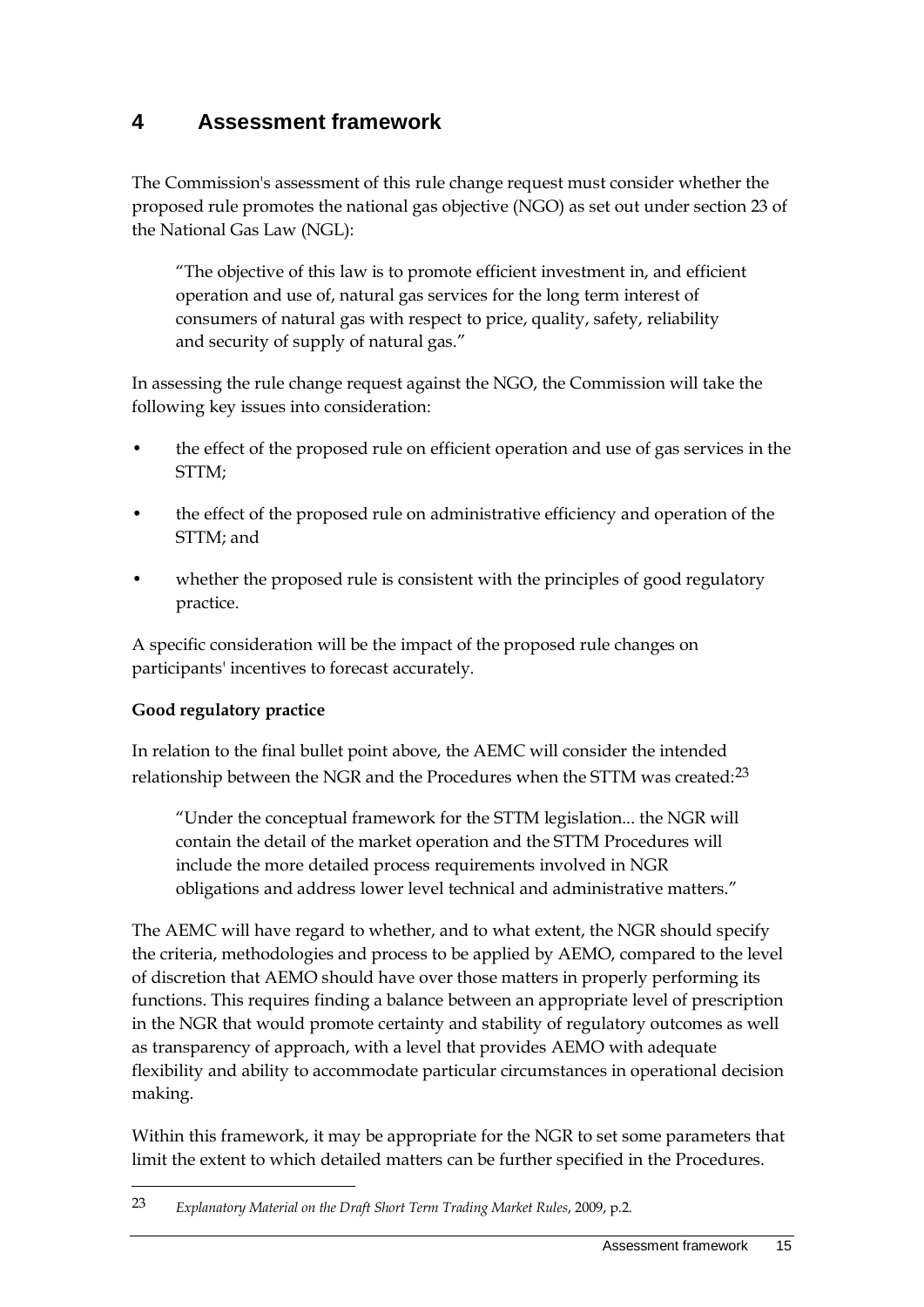### **Relationship between NGR and Procedures change processes**

As discussed in chapter 3, AEMO's overarching objective is to implement a number of overall changes to the deviation pricing design. AEMO seeks to implement these changes to the deviation pricing design primarily by making changes to the relevant sections in the Procedures. However, AEMO's proposed Procedures changes are incompatible with several current provisions of the NGR. Accordingly, AEMO requires the requested rule changes to be made before it can make the desired Procedures changes.

The Procedures change process is managed by AEMO separately from the AEMC rule change process. AEMO must comply with the consultation procedures and other requirements set out in Part 15B of the NGR when amending the Procedures.

This consultation paper does not address AEMO's envisaged changes to Procedures. The details of any Procedures changes will not be considered as part of the AEMC's rule change process.

This rule change process will consider AEMO's proposed amendments to the NGR on their own merits, independent of AEMO's proposed changes to the Procedures.

AEMO's proposed Procedures changes provide relevant context to help understand some of the potential implications of the requested NGR changes. However, the content of any changes to the Procedures is currently uncertain and will not be determined until AEMO completes the Procedures change process. There is currently no certainty that the Procedures changes will be made in the form currently envisaged by AEMO. Indeed, there is no certainty that any Procedures changes will be made.

Accordingly, the requested NGR changes can only be made if the AEMC considers those specific NGR changes promote the NGO.

We understand that AEMO intends to commence the Procedures change process following the publication of the AEMC's draft rule determination.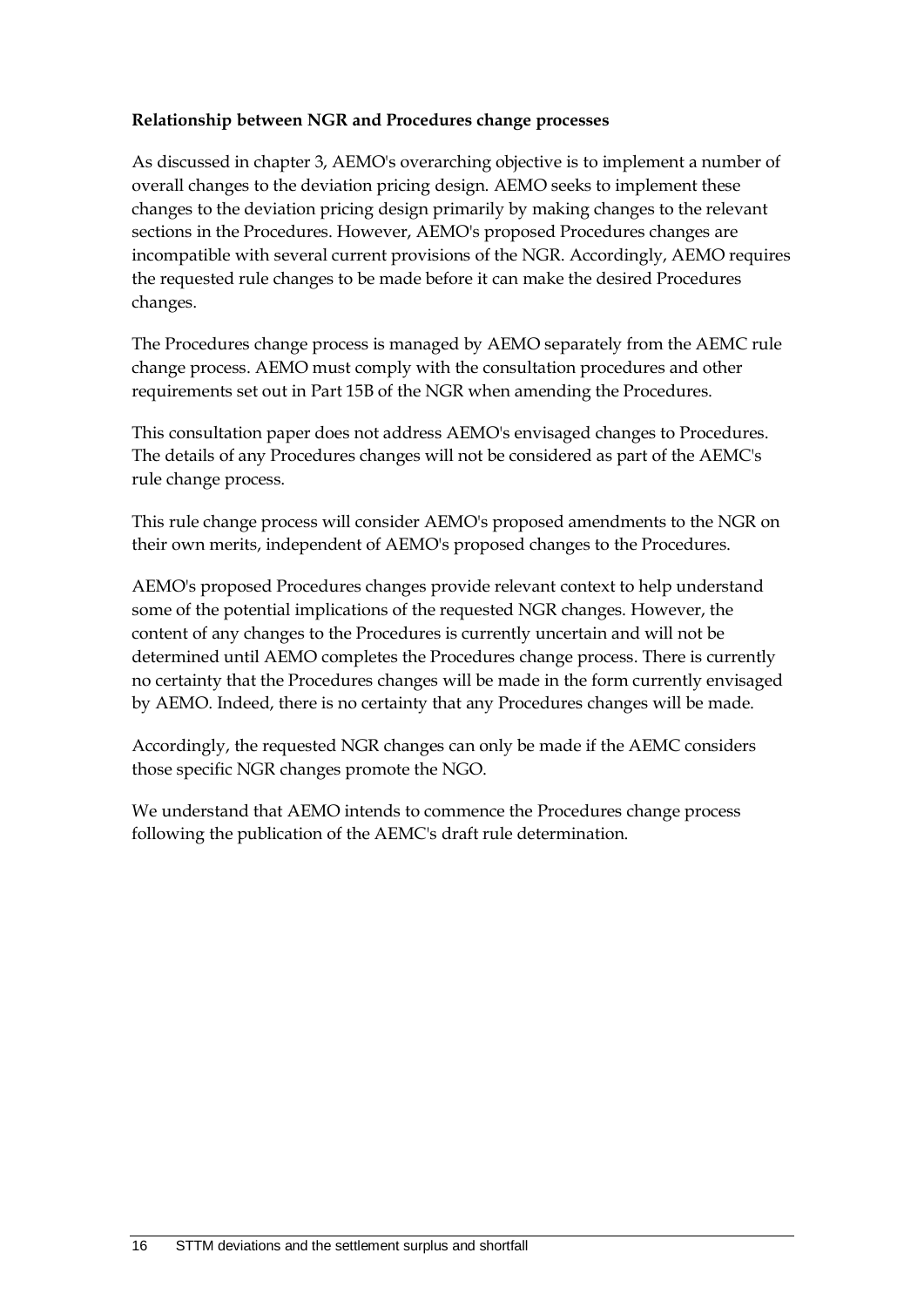# <span id="page-20-0"></span>**5 Issues for consultation**

Taking into consideration the assessment framework, we have identified a number of issues for consultation. These issues outlined below are provided for guidance. Stakeholders are encouraged to comment on these issues as well as any other aspect of the rule change request or this paper, including the proposed assessment framework.

### <span id="page-20-1"></span>**5.1 Deletion of the settlement surplus cap**

AEMO proposes to remove the settlement surplus cap from the NGR. Currently, the only reference to the settlement surplus cap is the definition in rule 364.

The settlement surplus cap arguably increases the incentives on participants not to deviate. It caps the amount of settlement surplus funds that are returned to the participants that have caused deviations (and therefore paid deviation charges) in a particular billing period. Given that deviation charges are designed to act as a penalty that incentivises participants not to deviate, refunding a large proportion of those charges to participants that deviated may reduce the effect of that incentive - ie the effective penalty for deviating will be lower.

A potential benefit of removing the settlement surplus cap is that it will be consistent with a stronger "cost to cause" principle for deviation pricing and monthly settlements. Under a cost to cause approach, deviation charges and payments would be designed so that they aim to recover sufficient revenue to cover the costs of MOS that are caused by deviations. Under such an approach, it would arguably be inefficient for deviation charges and payments to recover more revenue than is required to cover those costs, and if excess revenue is recovered it arguably should be refunded to the deviating parties so that they only pay for the costs that they cause. A settlement surplus cap therefore appears inconsistent with a cost to cause approach to deviation pricing.

We note that if this rule change is made, there would be nothing to prevent AEMO from still including a settlement surplus cap in the Procedures. This rule change would simply move that matter from the scope of the NGR to a matter for AEMO's discretion under the Procedures change process. AEMO would also then have flexibility as to the level at which any settlement surplus cap was set.

However, AEMO states that it does not intend to include a settlement surplus cap in the amended Procedures. AEMO considers that the settlement surplus cap is no longer needed in the overall changes to the deviation pricing design it intends to implement. AEMO also considers that it is inequitable for surpluses to be transferred to parties with the greatest market share, as can occur under the settlement surplus cap, rather than refunding it to parties that funded the surplus through deviation charges or payments.

AEMO also notes that surpluses are likely to be more common if it implements its proposed Procedures changes, as explained in chapter 3.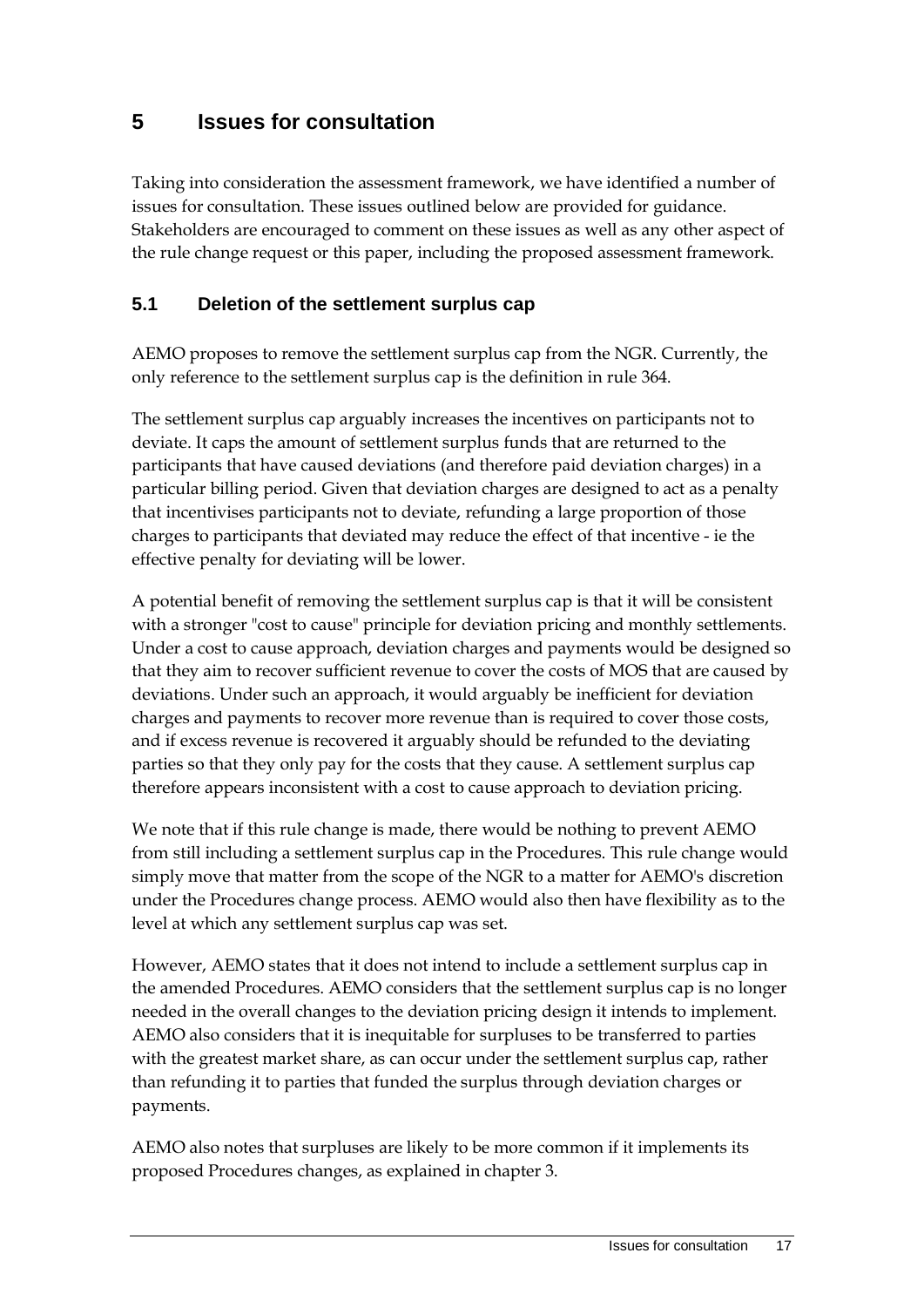### **Question 1 Deleting the settlement surplus cap**

**a) Should the reference to the settlement surplus cap be removed from the NGR? Please provide supporting arguments.**

**b) Would removal of the settlement surplus cap have a material negative impact on participants' incentives to forecast accurately and not deviate?**

**c) Would removal of the settlement surplus cap promote a more efficient approach to deviation pricing and settlement? In particular:**

- **• Is a settlement surplus cap inconsistent with a "cost to cause" approach to deviation pricing and settlement?**
- **• If so, would a more "cost to cause" approach to deviation pricing and settlement promote efficiency?**

**d) Given the uncertain outcome of any subsequent Procedures change process in relation to deviation pricing and settlement, should the NGR set some additional principles or parameters for the settlement process that ensure an appropriate incentive to forecast accurately and not deviate is maintained? If so, what would be appropriate principles?**

# <span id="page-21-0"></span>**5.2 Deletion of the graduated deviation parameters**

AEMO proposes to remove the reference to the graduated deviation parameters from the NGR.

As explained in chapter 3, the graduated deviation parameters adjust the ex-ante market price as a basis for the calculation of deviation charges or payments. Rule 462 requires AEMO to use the graduated deviation parameters in determining deviation charges and payments under the Procedures.

Under the graduated deviation parameters, larger deviations are intended to attract larger adjustments of the ex-ante market price. However, the adjustments even for large deviations are relatively small and are limited to a maximum adjustment of 10 per cent.

In practice, we understand that the graduated deviation parameters do not currently affect the actual deviation charges or payments that apply to the majority of deviations. As explained in section 2.2.1, the adjusted ex-ante price determined by application of the graduated deviation parameters is only one of three parameters that are used by AEMO under the Procedures to calculate deviation charges and payments. As a result, the graduated deviation parameters only have a practical effect where deviation charges or payments are determined by the adjusted ex-ante market price rather than the ex-post imbalance price or the contingency gas price. We understand from discussions with AEMO that in practice the majority of deviation charges and payments are currently set based on the ex-post imbalance price.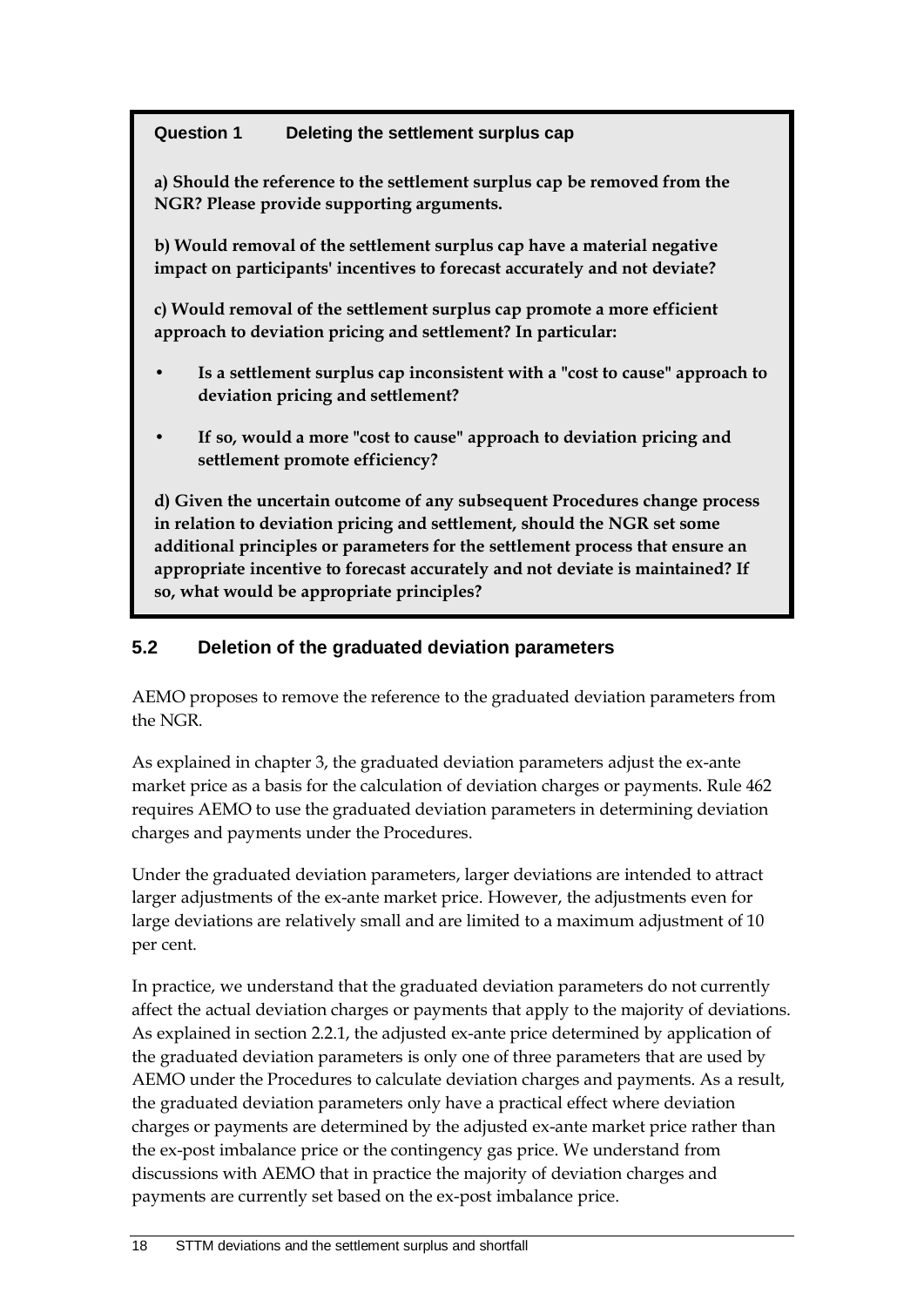In the rule change request, AEMO states that:[24](#page-22-0)

"The deviation pricing mechanism in the STTM was designed to provide a balance between providing incentives on participants to forecast accurately and participant risk exposure due to those incentives. The graduated deviation parameters were set so as not to apply overly large costs to a normal, base range of error, but to apply more substantial costs to large deviations, to incentivise accurate forecasting."

Deletion of the graduated deviation parameters would remove this feature from the design of the deviation pricing regime in the NGR. However, if, as noted above, the graduated deviation parameters do not determine deviation prices in the majority of cases, this principle may currently only have limited application in practice.

As explained in section 3.2, AEMO considers that the graduated deviation parameters should be deleted because they discourage participants from deviating in circumstances where it actually benefits the market for them to deviate by reducing the amount of MOS required to balance deviations in the other direction. In particular, AEMO considers that the graduated deviation parameters discourage participants from bringing additional gas to the market on a day when the market is likely to be short, and instead encourage reliance on MOS for balancing the market.

AEMO also considers that the graduated deviation parameters would no longer be needed under its envisaged overall changes to the deviation pricing design. Under AEMO's proposed Procedures changes, the average cost of MOS would be included as a parameter for determining deviating charges and payments under the Procedures and would likely apply in most circumstances rather than the ex-ante or adjusted ex-ante price.

However, as discussed in chapter 4, there is no certainty that AEMO's currently envisaged Procedures changes will be made. If the graduated deviation parameters were deleted from the NGR, AEMO could still elect to include some form of graduated deviation parameters in an amendment to the Procedures. In the rule change request AEMO explains that it considered amended graduated deviation parameters as an alternative solution, but considered that approach would be unlikely to raise sufficient revenue to fully fund the costs of MOS. To do so, the graduated deviation parameters would need to be increased from 0, 5 per cent and 10 per cent to 0, 500 per cent and 1,000 per cent.[25](#page-22-1)

#### **Good regulatory practice**

Rule 462, which contains the graduated deviation parameters, is currently the only provision in the NGR that governs how deviation charges and deviation payments are calculated. If that rule was deleted as proposed by AEMO, then the NGR would simply

<span id="page-22-0"></span><sup>24</sup> AEMO rule change request, p. 4.

<span id="page-22-1"></span><sup>25</sup> AEMO rule change request, p. 8.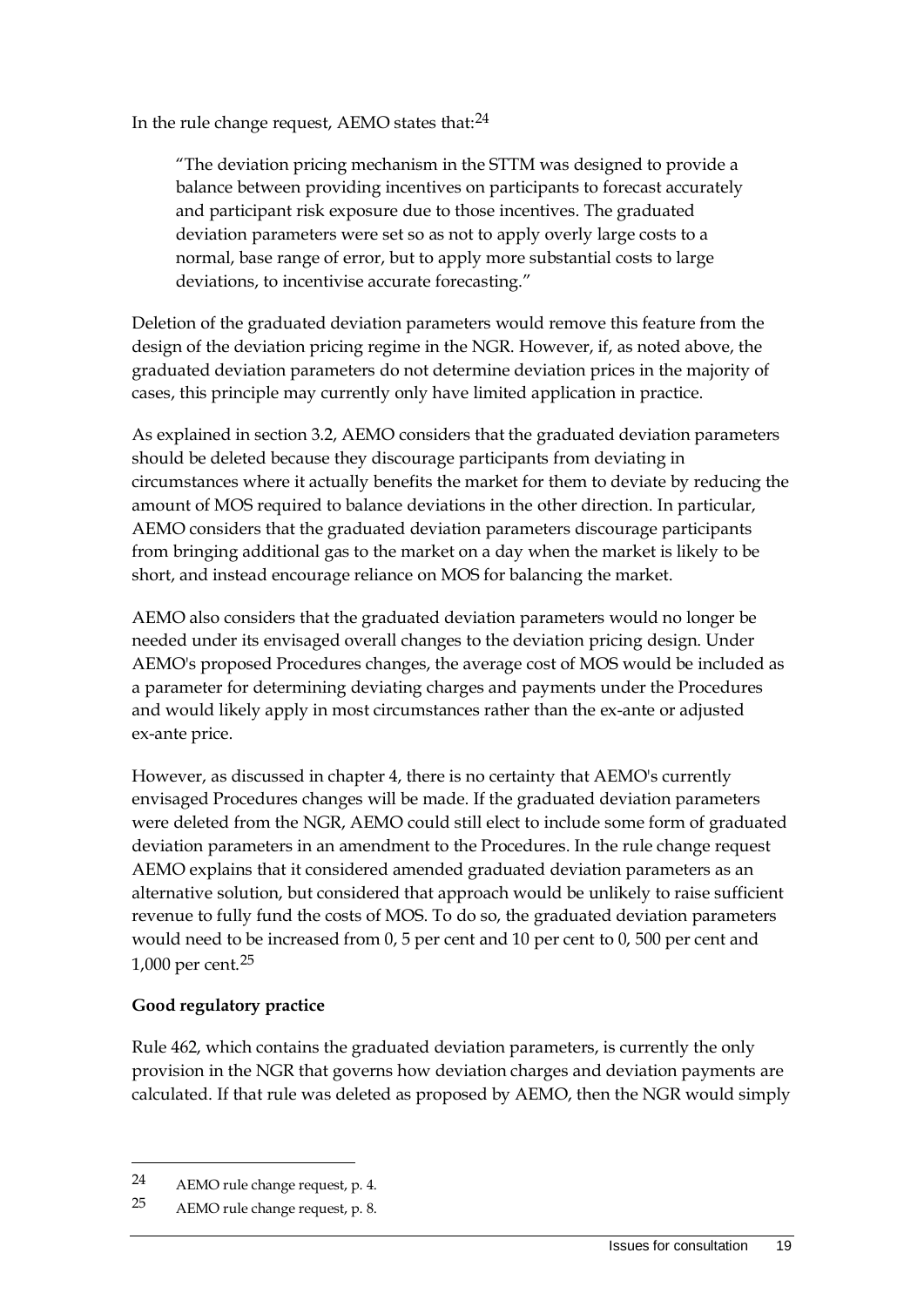provide that deviation payments and deviation charges are to be determined by AEMO for each gas day in accordance with the Procedures.<sup>[26](#page-23-0)</sup>

Deviation pricing is an important aspect of market design. It is the primary mechanism for providing incentives to participants to forecast accurately and comply with their market schedules. As such, it may be inappropriate for the NGR to contain no provisions in relation to deviation pricing and for it to be left entirely to the Procedures.

AEMO has set out its envisaged Procedures change in the rule change proposal. However, as noted above there is no certainty that the Procedures will be amended in the manner currently envisaged by AEMO. The content of any Procedures change will only be determined after the separate Procedures change process. In addition, if the NGR are silent on deviation pricing, the relevant provisions of the Procedures could change again in future without any need for a rule change.

If participants have concerns about the NGR not containing any provisions regarding deviation pricing and leaving that issue entirely to the Procedures, then it may be appropriate for the NGR to contain a set of principles to guide the development of deviation prices and charges.

The Procedures provisions related to the calculation of deviation charges and deviation payments are currently contained in section 10.8 of the Procedures. Those provisions are lengthy and contain detailed formulae. It is unlikely to be appropriate to include that level of detail in the NGR and it is most likely to be appropriate for the technical details of how deviation charges and payments are calculated to be contained in the Procedures.

We invite stakeholder submissions on whether it would be appropriate, if the graduated deviation parameters are deleted, for the NGR to contain principles that AEMO must have regard to when determining deviation charges and payments under the Procedures.

If stakeholders consider that there would be merit in including principles in the NGR, we invite stakeholders to propose suitable principles.

For the purposes of facilitating discussion, potential principles are set out in the box below.

These principles could replace the current rule 462. AEMO would only be required to "have regard to" these principles when determining the content of the Procedures.

<span id="page-23-0"></span><sup>26</sup> See rule  $461(2)(g)$ .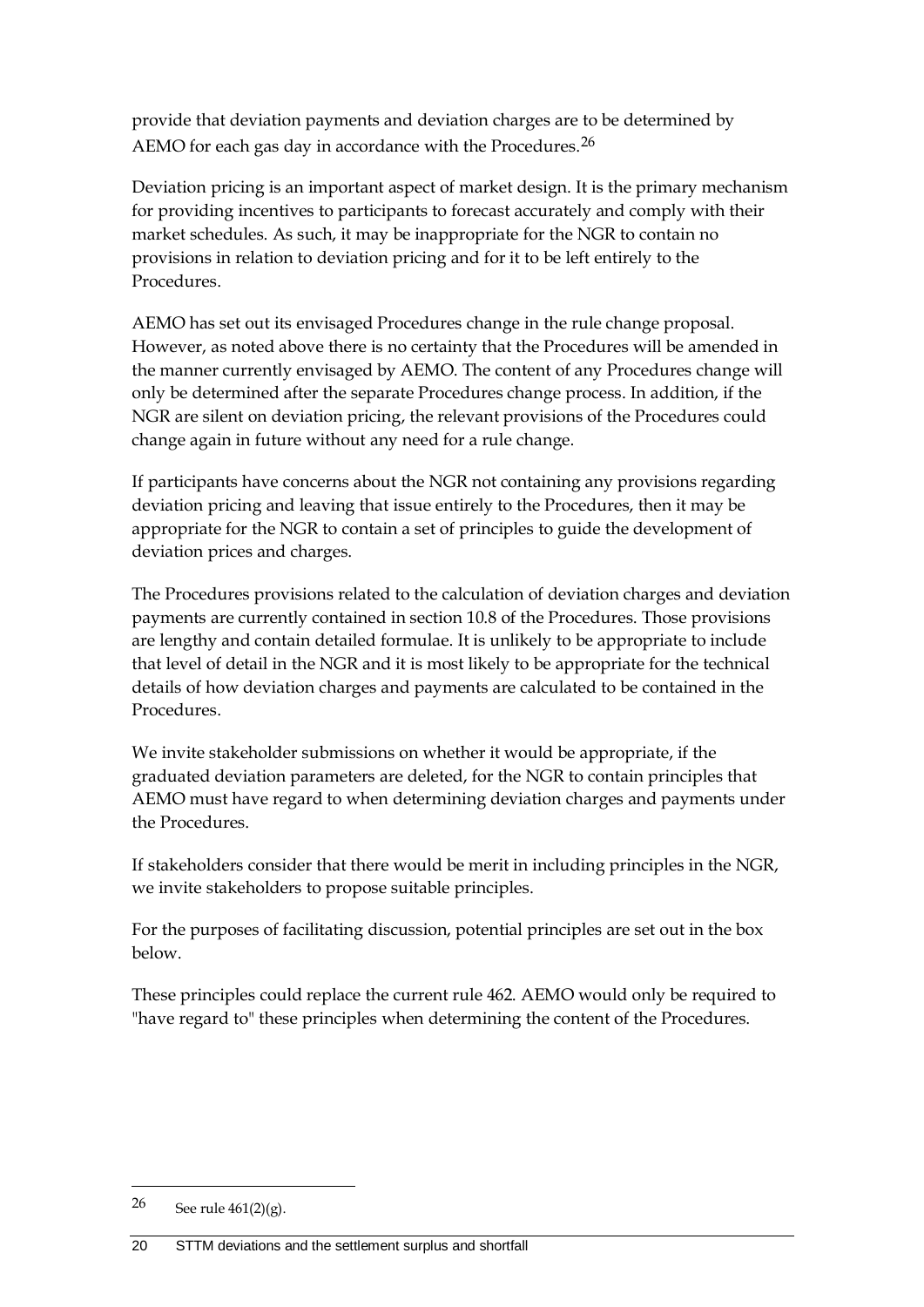### **Box 5.1: Potential principles for consultation**

AEMO must have regard to the following principles when determining deviation charges and deviation payments for a Trading Participant in accordance with the STTM Procedures:

- Deviation charges and payments should be set to promote the economically efficient operation of the STTM by incentivising accurate forecasting of gas schedules, to the extent practicable.
- Deviation charges and payments should, to the extent practicable, reflect the costs of providing Market Operator Service and minimise any settlement shortfall charge or settlement surplus payment.
- Any settlement shortfall charge or surplus payments that occur should be allocated to Trading Participants on a cost for cause basis.

### **Question 2 Deleting the graduated deviation parameters**

**a) Should the graduated deviation parameters be deleted from the NGR? Please provide supporting arguments.**

**b) What impact would removal of the graduated deviation parameters be likely to have on participants' incentives to forecast accurately?**

**c) Do the graduated deviation parameters potentially discourage participants from deviating in circumstances where it would benefit the market for them to deviate by reducing the amount of MOS that is required?**

**d) Deletion of the graduated deviation parameters in rule 462 would mean that there would be no provisions in the NGR relating to the calculation of deviation charges and payments, and those matters would be left entirely to the Procedures:**

- **• Would such an outcome be appropriate and consistent with good regulatory practice?**
- **• Would it be preferable to replace rule 462 with a set of principles that AEMO must have regard to when determining deviating charges and payments under the Procedures? If so, what matters should those principles cover?**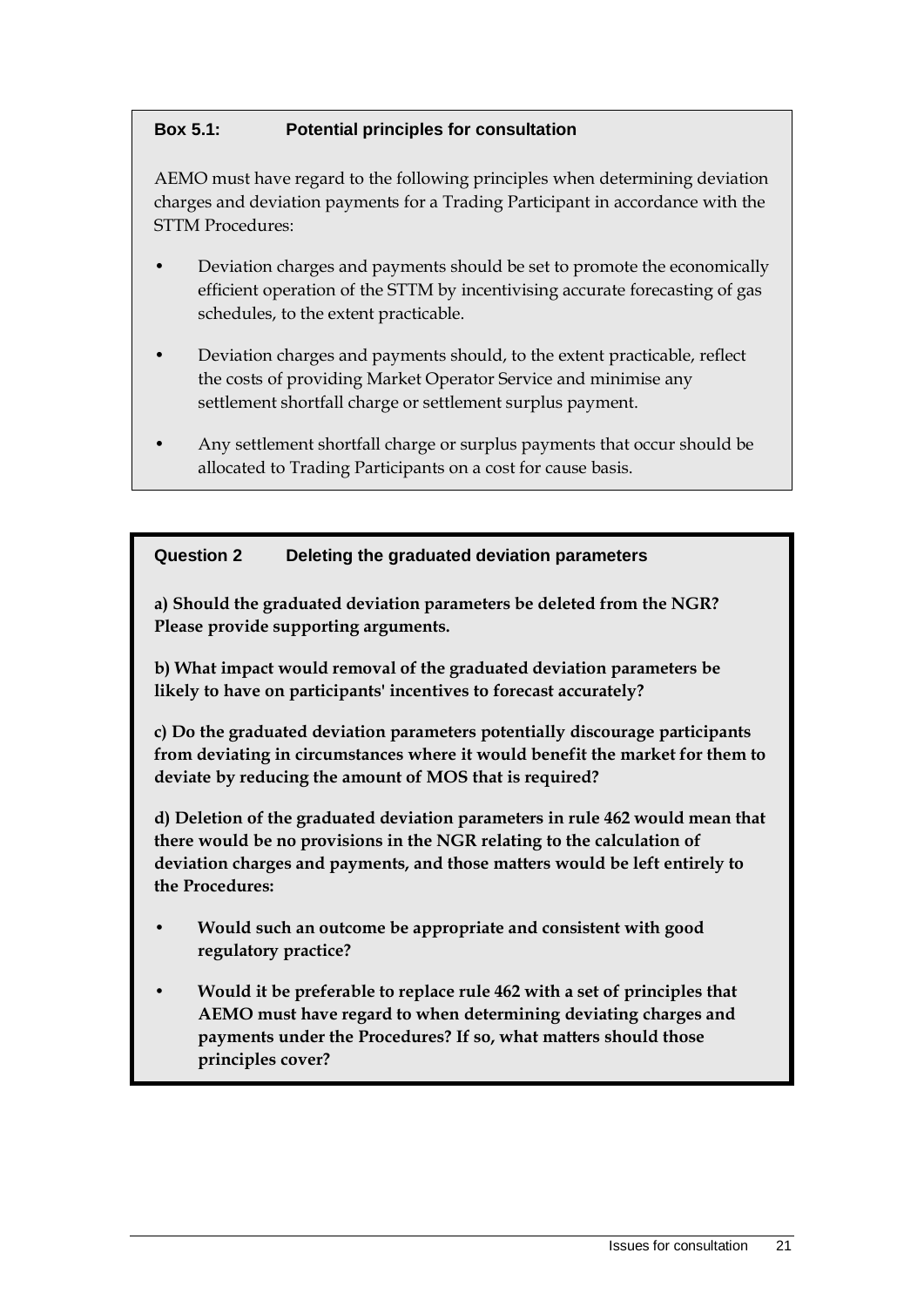### <span id="page-25-0"></span>**5.3 Definitions of the minimum market price, the market price cap, deviation payment and deviation charge**

AEMO proposes amendments to the definitions of the "minimum market price" (MMP), "market price cap" (MPC), "deviation payment" and "deviation charge".

The modifications to the MMP and the MPC are intended to clarify that they do not apply to deviation pricing. AEMO argues this clarification is appropriate, as the definitions currently refer to gas traded in the market rather than to costs or gains to the market as a result of participants' deviations.

The proposed amendments to the definitions of the MMP and deviation payment are intended to allow deviation payments to be negative. In particular, the proposed modification to the definition of a "deviation payment" seeks to recognise that decrease MOS can either result in an income to the market or cause a cost to the market. Accordingly, AEMO proposes that the definition should reflect that a deviation payment may not only result in a payment to a trading participant by AEMO (as under the current definition), but also a payment by a trading participant to AEMO. It is also proposed rule 461, which currently refers to a "deviation payment" only as an amount payable to a trading participant, be changed accordingly.

The proposed change to the MMP is also necessary to allow negative deviation payments.

AEMO does not propose inserting a separate minimum price for deviation payments. If AEMO's proposed Procedures changes were made, the effective minimum price for deviation payments in practice would be -\$50/GJ, based on the maximum possible cost for decrease MOS.[27](#page-25-1) However, because there would be no minimum price in the NGR, there would be nothing to stop the Procedures setting a lower price for deviation payments in future.

AEMO also proposes that similar amendments be made to the definitions of the MPC and deviation charge "for consistency" with the changes to the definitions of the MMP and deviation payment.

However, it could be argued that consistency is not necessary or appropriate in relation to the deviation charge definition. AEMO's proposed change would allow deviation charges to be negative - ie for a participant with a short deviation to be paid by AEMO rather than paying AEMO. It is difficult to envisage a scenario where that would be appropriate.

Similar to the change to the MMP, AEMO does not propose inserting a separate maximum price for deviation payments to replace the MPC. If AEMO's proposed Procedures changes were made, the effective maximum price for deviation payments

<span id="page-25-1"></span><sup>27</sup> -\$50/GJ is the sum of the lowest possible MOS commodity charge payable to AEMO (\$0/GJ) and the highest possible MOS service charge payable by AEMO (\$50/GJ).

<sup>22</sup> STTM deviations and the settlement surplus and shortfall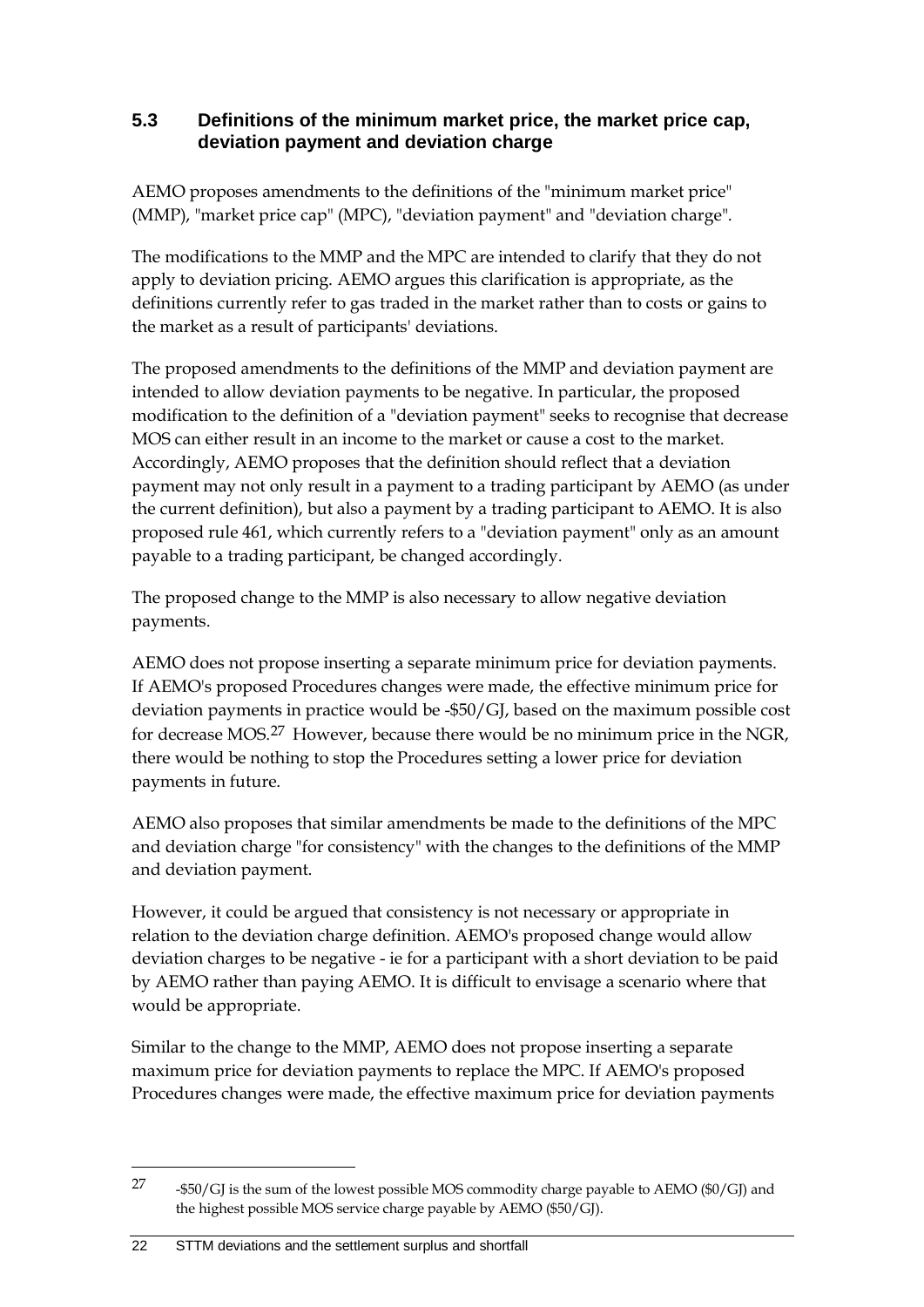in practice would be  $$450/G$ , based on maximum possible cost for increase MOS.<sup>[28](#page-26-1)</sup> However, with no maximum price in the NGR, a higher price could be set in future under the Procedures.

All of these proposed changes are related to AEMO's desire for deviation pricing to better reflect the cost to cause principle. Any cap or floor on deviation charges and payments potentially limits the ability of those prices to fully recover the costs imposed by deviations. In particular, negative deviation payments are necessary to recover the full costs of long deviations.

### **Question 3 Amendments to the definitions of the MMP, MPC, deviation payment and deviation charge**

**a) Should the definitions of the minimum market price and market price cap be modified in order to clarify that they do not apply to deviation pricing?** 

**b) Do you consider that AEMO's proposed changes to the definitions of the minimum market price and market price cap provide sufficient clarity that they do not apply to deviation charges and payments?**

**c) Should deviation payments be permitted to be negative?** 

**d) If the definitions of the minimum market price and market price cap are amended so that they do not apply to deviation pricing, should the NGR contain separate minimum and maximum prices for deviation charges and payments? If so, what should those prices be?**

**e) Is AEMO's proposed amendment to the deviation charge definition appropriate? Should AEMO ever be required to make a payment to a participant with a short deviation?**

# <span id="page-26-0"></span>**5.4 Other issues**

# **5.4.1 Commencement**

 $\overline{a}$ 

The rule change proposal does not set out a proposed commencement date for the rule changes.

If implemented, the rule changes could significantly affect the monthly settlement process. Accordingly, it is likely to be necessary for the rule changes to commence at the start of a monthly billing period.

Given that the rule changes would, if made, also require changes to the Procedures, it is also likely to be necessary for the rule changes and associated Procedures changes to commence at the same time.

<span id="page-26-1"></span><sup>&</sup>lt;sup>28</sup>  $$450/G$  is the sum of the highest possible MOS commodity charge payable by AEMO (\$400/GJ) and the highest possible MOS service charge payable by AEMO (\$50/GJ).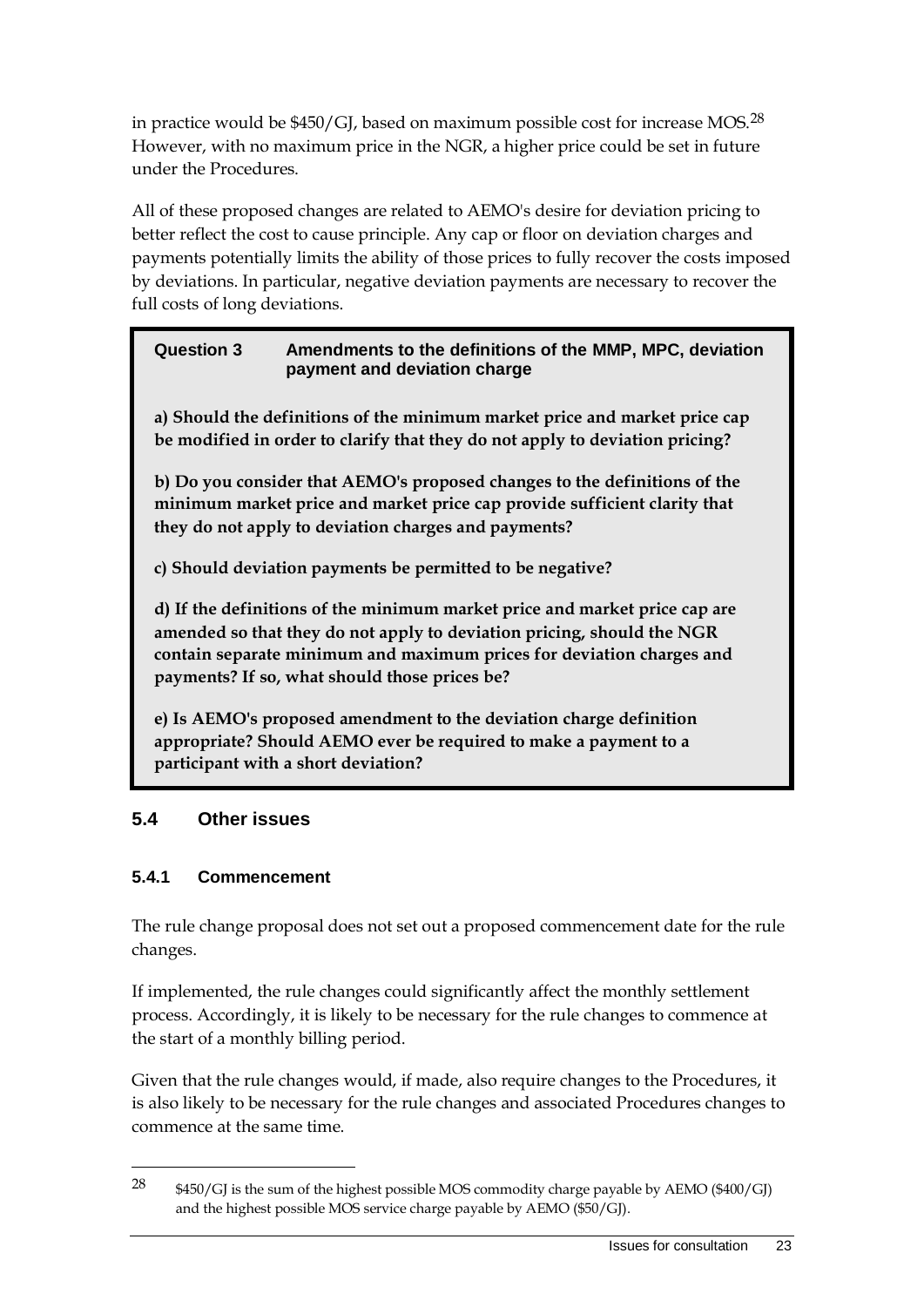If any IT changes or process changes are also required by AEMO and/or participants, sufficient time should also be allowed after finalisation of the rule change and Procedures change processes before they are implemented.

### **5.4.2 Costs of the proposed changes**

AEMO has estimated the costs of the proposed rule change primarily in terms of costs related to necessary changes to IT systems. These costs are estimated to be \$115,000.[29](#page-27-0)

We expect that participants will also incur IT and process-related costs.

However, we understand that AEMO's estimated costs relate to implementation of the overall package of proposed NGR and Procedures changes, based on AEMO's currently envisaged Procedures changes. These costs appear to primarily relate to the proposed Procedures changes, not the proposed NGR changes, and the amount of any costs will depend on the final content of any Procedures changes.

AEMO has not identified any other costs related to the proposed NGR changes.

# **5.4.3 Other relevant reviews**

AEMO is currently undertaking its STTM intra-day review of options for additional or alternative STTM market processes that would operate within a gas day. AEMO is also currently undertaking a review of market parameters in the STTM, including the MMP and MPC.

Submissions are invited on whether either of those reviews could have implications for this rule change proposal.

# **5.4.4 Counteracting MOS**

The rule change proposal discusses issues related to "counteracting MOS" (also referred to as "excessive MOS"). AEMO states that the proposed rule change "does not solve the issue of counteracting MOS, but does, largely, separate its cost from deviation pricing and assign it to the settlement surplus or shortfall".[30](#page-27-1)

The specific NGR changes proposed by AEMO do not appear to have any impact on the issue of counteracting MOS. However, issues related to counteracting MOS may be an important consideration in AEMO's separate consultation process in relation to the detailed design of any subsequent Procedures changes.

<span id="page-27-0"></span><sup>29</sup> AEMO rule change request, p. 15.

<span id="page-27-1"></span><sup>30</sup> AEMO rule change request, pp. 11-12.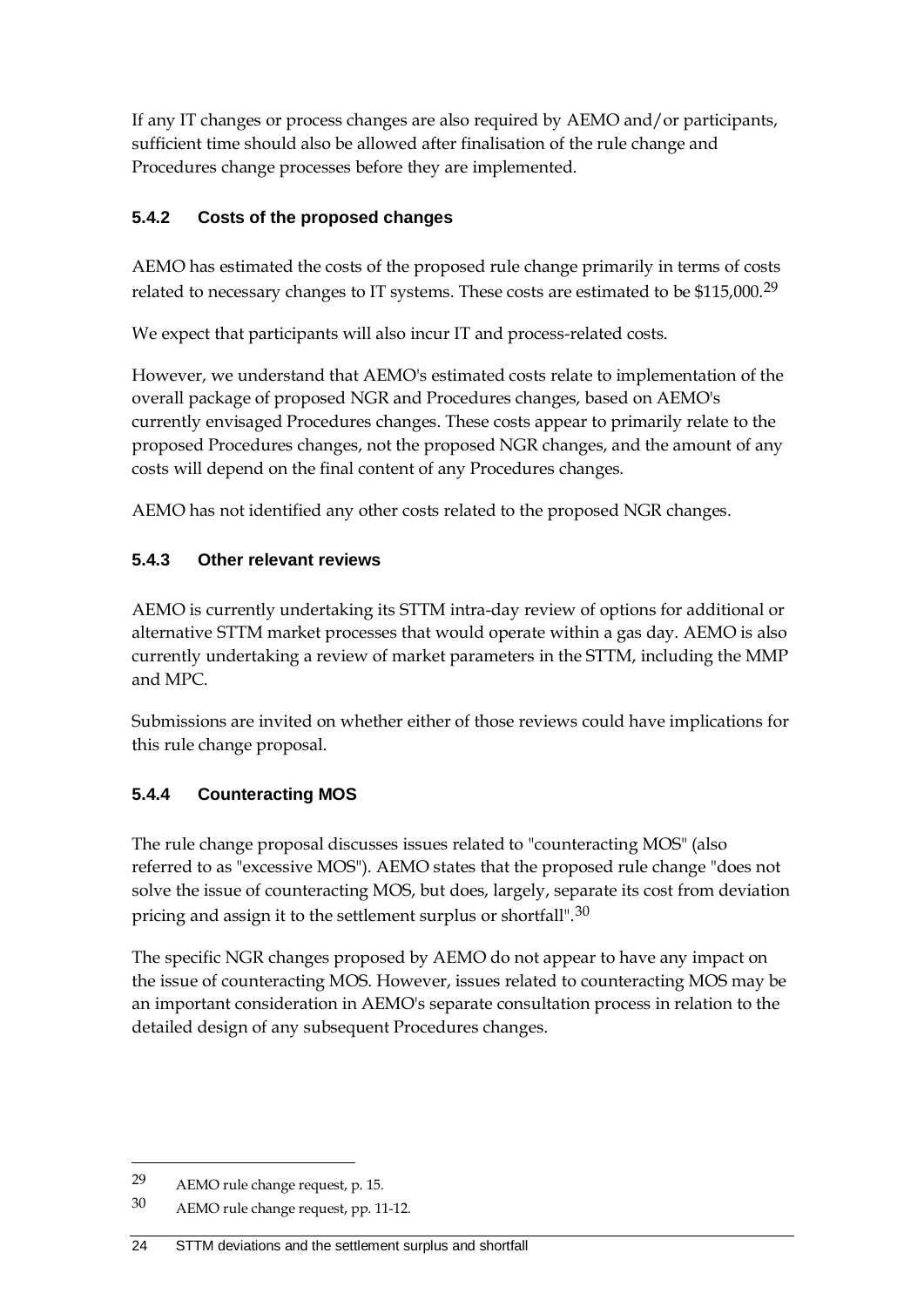#### **Question 4 Other issues**

**a) Do you have any views on when the rule change should commence, if it is made?**

**b) What are the expected costs to participants of the proposed rule changes?**

**c) Do any other reviews that AEMO is currently undertaking have implications for this rule change proposal?**

**d) Will the proposed rule changes have any impact on counteracting or excessive MOS?**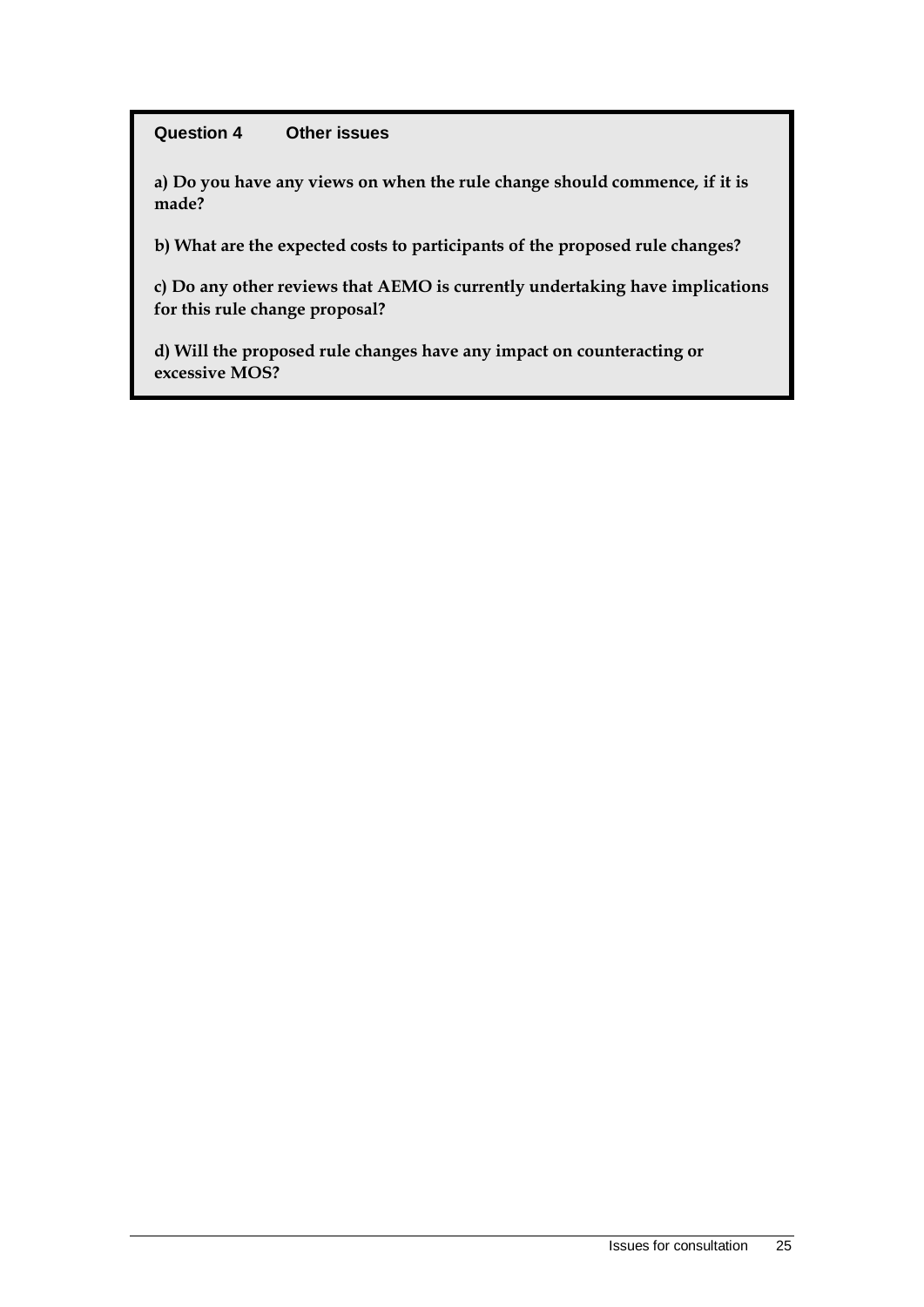# <span id="page-29-0"></span>**6 Lodging a submission**

The Commission has published a notice under section 303 of the NGL for this rule change proposal inviting written submissions. Submissions are to be lodged online or by mail by 20 December 2012 in accordance with the following requirements.

Where practicable, submissions should be prepared in accordance with the Commission's Guidelines for making written submissions on rule change proposals.[31](#page-29-3) The Commission publishes all submissions on its website, subject to any claims of confidentiality.

All enquiries on this project should be addressed to Alex Fattal on (02) 8296 7800.

### <span id="page-29-1"></span>**6.1 Lodging a submission electronically**

Electronic submissions must be lodged online via the Commission's website, www.aemc.gov.au, using the "lodge a submission" function and selecting the project reference code "GRC0014". The submission must be on letterhead (if submitted on behalf of an organisation), signed and dated.

Upon receipt of the electronic submission, the Commission will issue a confirmation email. If this confirmation email is not received within three business days, it is the submitter's responsibility to ensure the submission has been delivered successfully.

### <span id="page-29-2"></span>**6.2 Lodging a submission by mail**

The submission must be on letterhead (if submitted on behalf of an organisation), signed and dated. The submission should be sent by mail to:

Australian Energy Market Commission PO Box A2449 Sydney South NSW 1235

Or by Fax to (02) 8296 7899.

 $\overline{a}$ 

The envelope must be clearly marked with the project reference code: GRC0014.

Except in circumstances where the submission has been received electronically, upon receipt of the hardcopy submission the Commission will issue a confirmation letter.

If this confirmation letter is not received within three business days, it is the submitter's responsibility to ensure successful delivery of the submission has occurred.

<span id="page-29-3"></span><sup>31</sup> This guideline is available on the Commission's website.